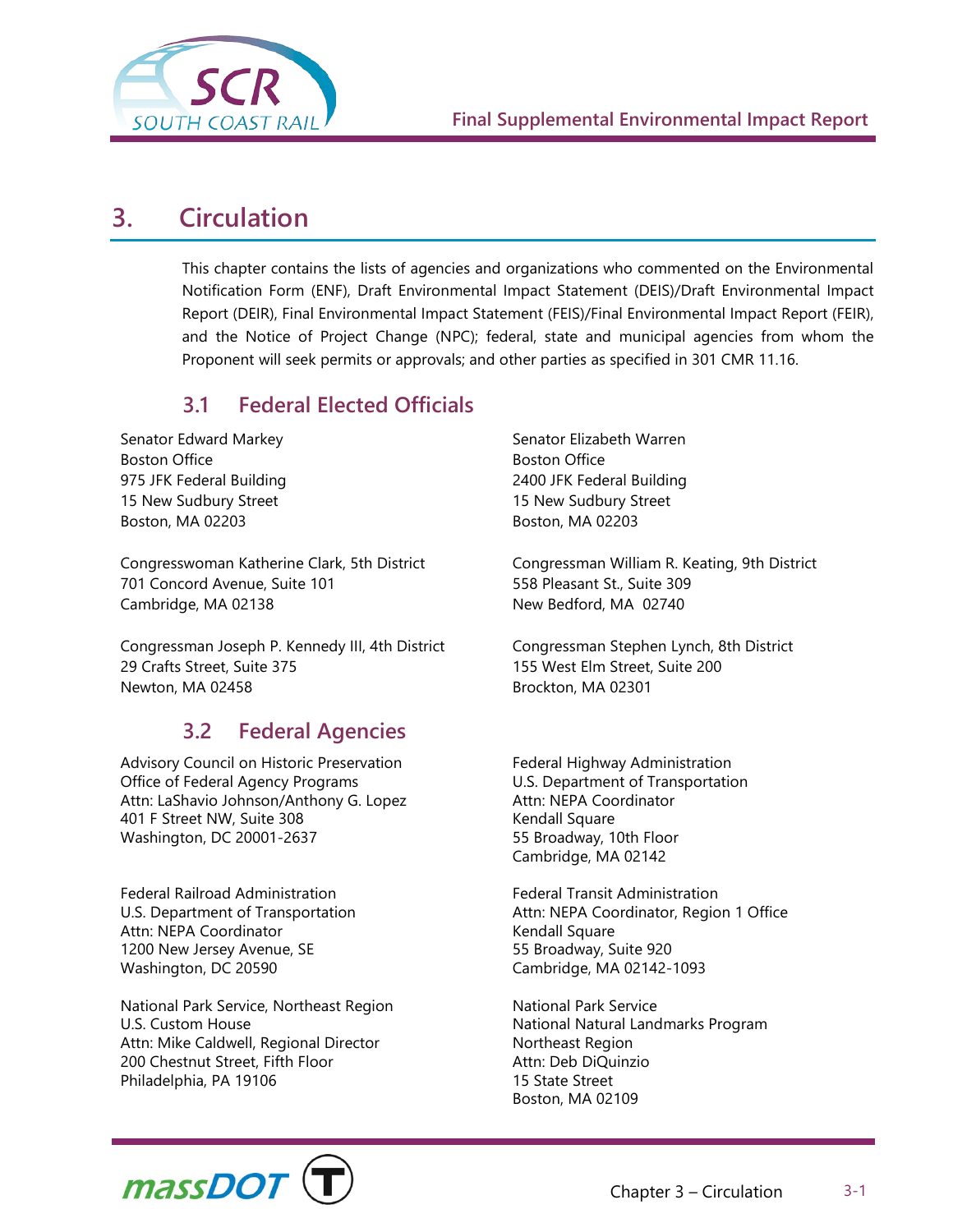

Adams National Historical Park Attn: Environmental Compliance Program 135 Adams Street Quincy, MA 02169

National Oceanic and Atmospheric Administration Greater Atlantic Region Fisheries Office Attn: Regional Administrator 55 Great Republic Drive Gloucester, MA 01930

United States Department of the Interior Office of Environmental Policy & Compliance Attn: Andrew L. Raddant, Regional Environmental Officer, Northeast Region 15 State Street, Suite 400 Boston, MA 02110

U.S. EPA New England Headquarters Attn: Alexandra Dunn, Regional Administrator 5 Post Office Square, Suite 100 Boston, MA 02109

United States Fish and Wildlife Service Northeast Regional Office Attn: NEPA Coordinator 300 Westgate Center Drive Hadley, MA 01035

## **3.3 State Elected Officials**

Senator Michael Brady State House, Room 109E Boston, MA 02133

Senator Cynthia Creem State House, Room 312A Boston, MA 02133

Senator Ryan Fattman State House, Room 213A Boston, MA 02133

Senator Joan M. Menard ret. Government Affairs 777 Elsbree Street Fall River, MA, 02720

National Park Service - Boston Support Office Attn: Environmental Compliance Program 15 State Street Boston, MA 02109

United States Coast Guard Attn: RADM Steven Poulin Commander, First Coast Guard District 408 Atlantic Avenue Boston, MA 02110

U.S. EPA New England Headquarters Attn: Timothy Timmermann, NEPA Office 5 Post Office Square, Suite 100 Boston, MA 02109-3912

United States Fish and Wildlife Service New England Field Office Attn: Maria Tur 70 Commercial Street, Suite 300 Concord, NH 03301-5087

U.S. Army Corps of Engineers New England District Attn: Alan Anacheka-Nasemann 696 Virginia Road Concord, MA 01742-2751

Senator Joseph A. Boncore State House, Room 112 Boston, MA 02133

Senator Julian Cyr State House, Room 218 Boston, MA 02133

Senator John Keenan State House, Room 413B Boston, MA 02133

Senator Mark Montigny State House, Room 312C Boston, MA 02133

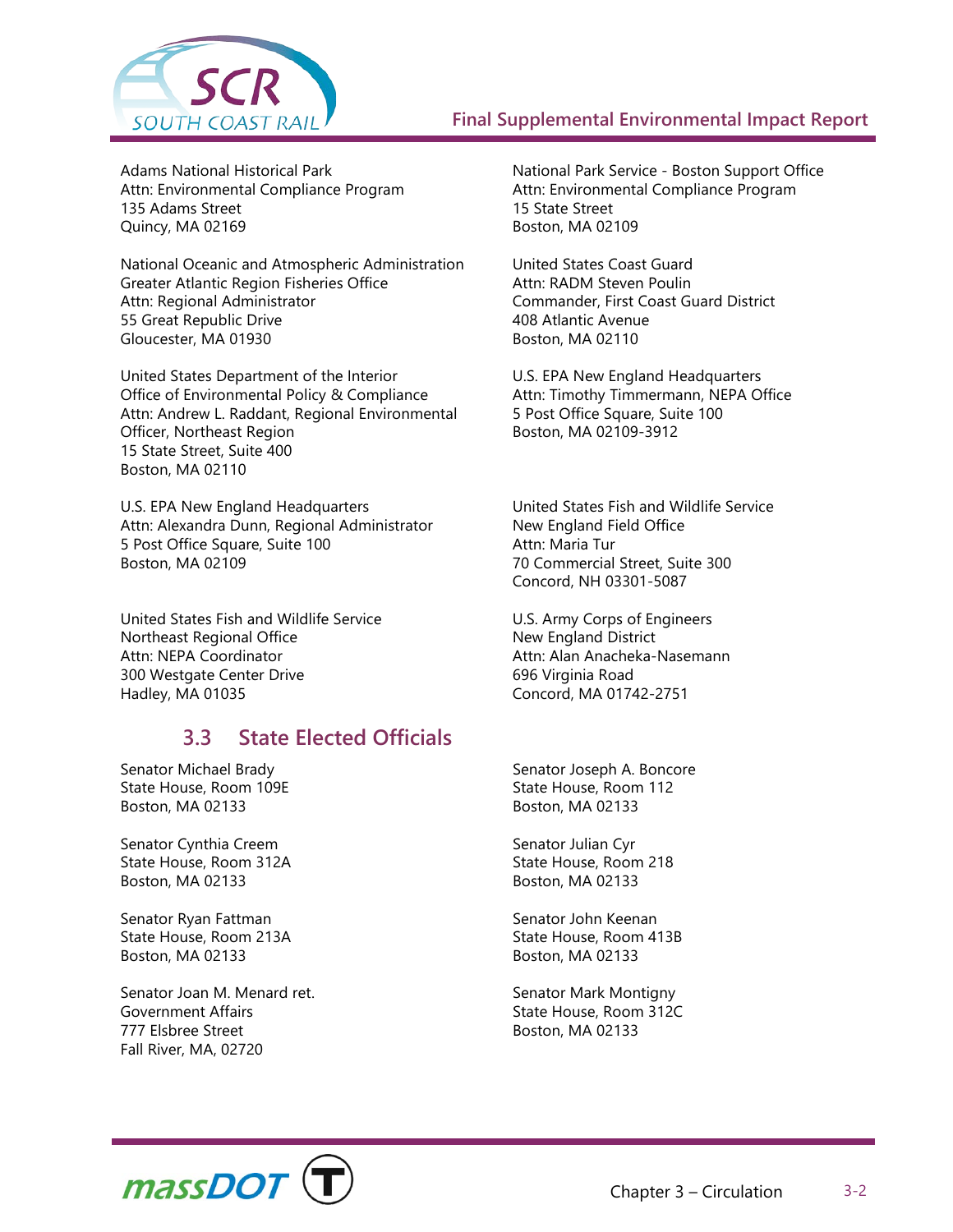

Senator Patrick O'Connor State House, Room 520 Boston, MA 02133

Senator Michael J. Rodrigues State House, Room 213B Boston, MA 02133

Senator Michael F. Rush State House, Room 504 Boston, MA 02133

Senator James E. Timilty State House, Room 507 Boston, MA 02133

Representative Bruce Ayers State House, Room 167 Boston, MA 02133

Representative Antonio Cabral State House, Room 466 Boston, MA 02133

Representative James Cantwell State House, Room 22 Boston, MA 02133

Representative Tackey Chan State House, Room 26 Boston, MA 02133

Representative Mark Cusack State House, Room 544 Boston, MA 02133

Representative Angelo L. D'Emilia State House, Room 548 Boston, MA 02133

Representative Shawn Dooley State House, Room 167 Boston, MA 02133

Representative Michelle DuBois State House, Room 146 Boston, MA 02133

Representative Carole Fiola State House, Room 443 Boston, MA 02133



Senator Marc R. Pacheco State House, Room 312B Boston, MA 02133

Senator Richard Ross State House, Room 419 Boston, MA 02133

Senator Karen Spilka State House, Room 212 Boston, MA 02133

Senator Walter Timilty State House, Room 320 Boston, MA 02133

Representative Jay F. Barrows State House, Room 542 Boston, MA 02133

Representative Thomas Calter State House, Room 446 Boston, MA 02133

Representative Gerry Cassidy State House, Room 134 Boston, MA 02133

Representative Claire Cronin State House, Room 136 Boston, MA 02133

Representative Josh Cutler State House, Room 473F Boston, MA 02133

Representative David DeCoste State House, Room 236 Boston, MA 02133

Representative William Driscoll State House, Room 437 Boston, MA 02133

Representative Dylan Fernandes State House, Room 236 Boston, MA 02133

Representative William Galvin State House, Room 166 Boston, MA 02133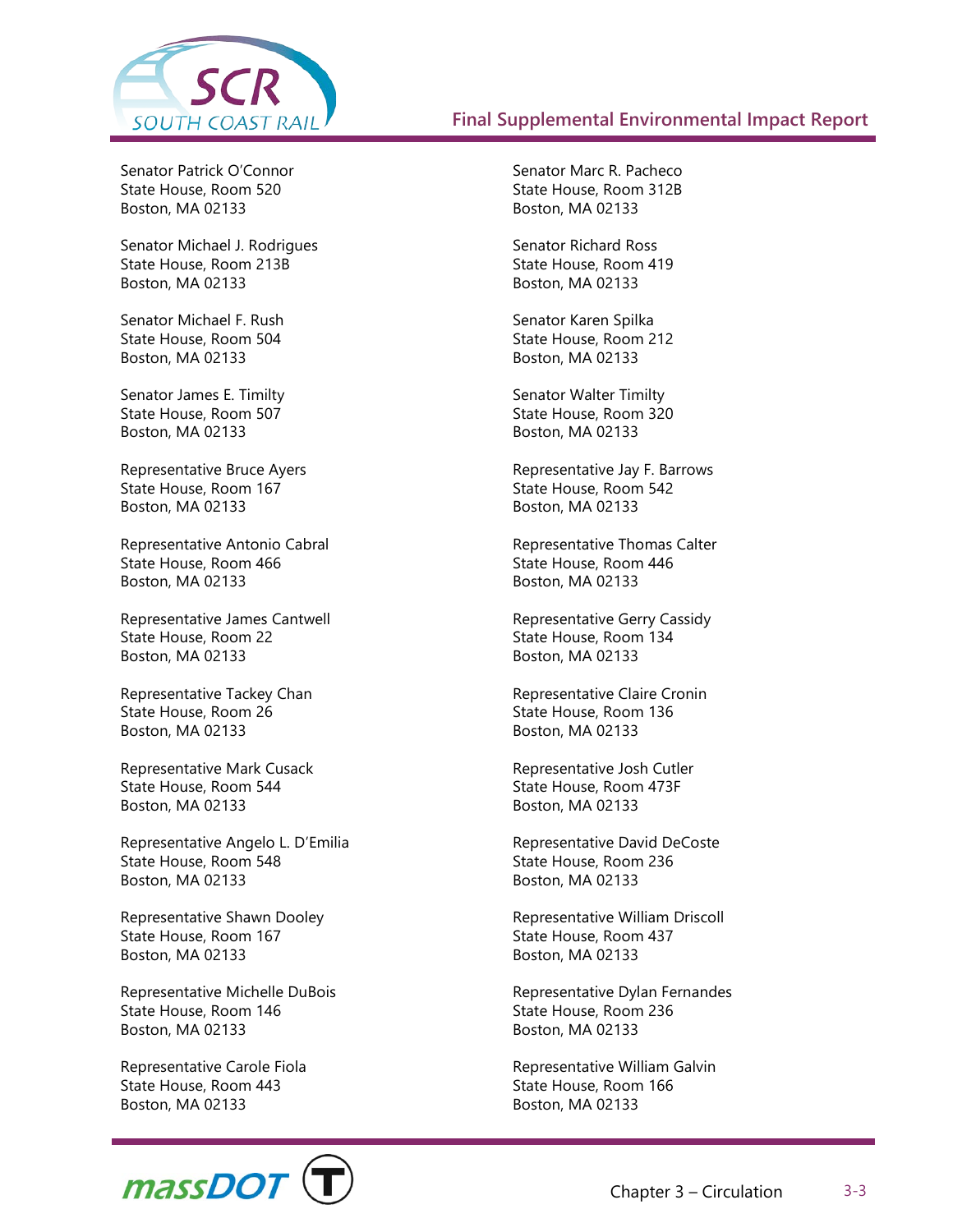

Representative Denise Garlick State House, Room 167 Boston, MA 02133

Representative Patricia Haddad State House, Room 370 Boston, MA 02133

Representative Steven S. Howitt State House, Room 237 Boston, MA 02133

Representative Robert M. Koczera State House, Room 448 Boston, MA 02133

Representative Christopher Markey State House, Room 527A Boston, MA 02133

Representative Joan Meschino State House, Room 437 Boston, MA 02133

Representative James Murphy State House, Room 156 Boston, MA 02133

Representative Keiko M. Orrall State House, Room 540 Boston, MA 02133

Representative Elizabeth Poirier State House, Room 124 Boston, MA 02133

Representative Jeffrey Roy State House, Room 527A Boston, MA 02133

Representative Alan Silvia State House, Room 174 Boston, MA 02133

Representative William Straus State House, Room 134 Boston, MA 02133

Representative Susan Gifford State House, Room 124 Boston, MA 02133

Representative Paul Heroux State House, Room 540 Boston, MA 02133

Representative Louis L. Kafka State House, Room 185 Boston, MA 02133

Representative Ronald Mariano State House, Room 343 Boston, MA 02133

Representative Paul McMurtry State House, Room 448 Boston, MA 02133

Representative Matt Muratore State House, Room 39 Boston, MA 02133

Representative Shaunna O'Connell State House, Room 237 Boston, MA 02133

Representative Alice Peisch State House, Room 473G Boston, MA 02133

Representative John Rogers State House, Room 162 Boston, MA 02133

Representative Paul Schmid State House, Room 473F Boston, MA 02133

Representative Frank Smizik State House, Room 274 Boston, MA 02133

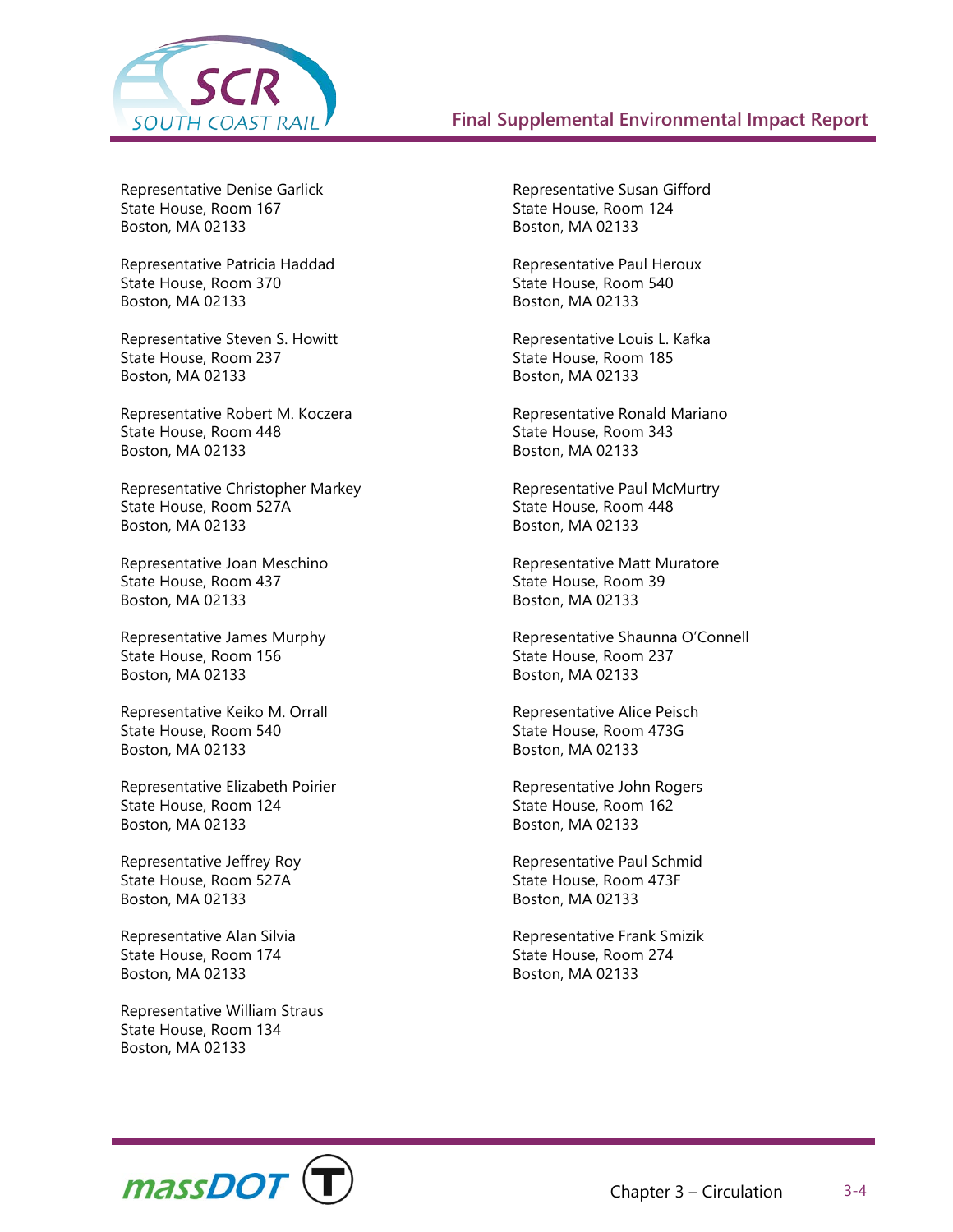

## **3.4 State Agencies**

Executive Office of Energy and Environmental Affairs Attn: Secretary Matthew A. Beaton 100 Cambridge Street, Suite 900 Boston, MA 02114

Executive Office of Energy and Environmental Affairs Attn: Deirdre Buckley, Director, MEPA Office 100 Cambridge Street, Suite 900 Boston, MA 02114

Central Transportation Planning Staff (CTPS) Attn: Scott Peterson, Director of Technical Services State Transportation Building 10 Park Plaza, Suite 2150 Boston, MA 02116

MA Department of Conservation & Recreation Conservation, Ecology & ACEC Programs Attn: Nancy Putnam, Director 251 Causeway Street Boston, MA 02114

MA Department of Conservation & Recreation Division of Water Supply Protection Attn: Jonathan Yeo, Director 251 Causeway Street Boston, MA 02114

Massachusetts Office of Coastal Zone Management Attn: Project Review Coordinator 251 Causeway Street, Suite 800 Boston, MA 02114-2138

MassDEP - Northeast Regional Office Attn: Regional Director 205B Lowell Street Wilmington, MA 01887

MassDEP - Southeast Regional Office Attn: Chris Ross, MA DOT Coordinator 20 Riverside Drive Lakeville, MA 02347

MassDEP – Bureau of Water Resources Attn: Douglas Fine, Assistant Commissioner One Winter Street Boston, MA 02108

Executive Office of Energy and Environmental Affairs Attn: Undersecretary for Policy 100 Cambridge Street, Suite 900 Boston, MA 02114

Executive Office of Energy and Environmental Affairs Attn: Purvi Patel, MEPA Office 100 Cambridge Street, Suite 900 Boston, MA 02114

MA Department of Conservation & Recreation Attn: Leo Roy, Commissioner 251 Causeway Street Boston, MA 02114

MA Department of Conservation & Recreation Attn: MEPA Coordinator 251 Causeway Street, Suite 900 Boston, MA 02114

Massachusetts Office of Coastal Zone Management Attn: Bruce Carlisle, Director 251 Causeway Street, Suite 800 Boston, MA 02114-2138

Department of Environmental Protection (MassDEP) Attn: Martin Suuberg, Commissioner One Winter Street Boston, MA 02108

MassDEP - Southeast Regional Office Attn: Millie Garcia-Serrano, Regional Director 20 Riverside Drive Lakeville, MA 02347

MassDEP – Bureau of Air & Waste Attn: Christine Kirby, Acting Assistant Commissioner One Winter Street Boston, MA 02108

MassDEP – Waterways/Chapter 91 Attn: Ben Lynch, Program Chief One Winter Street Boston, MA 02108

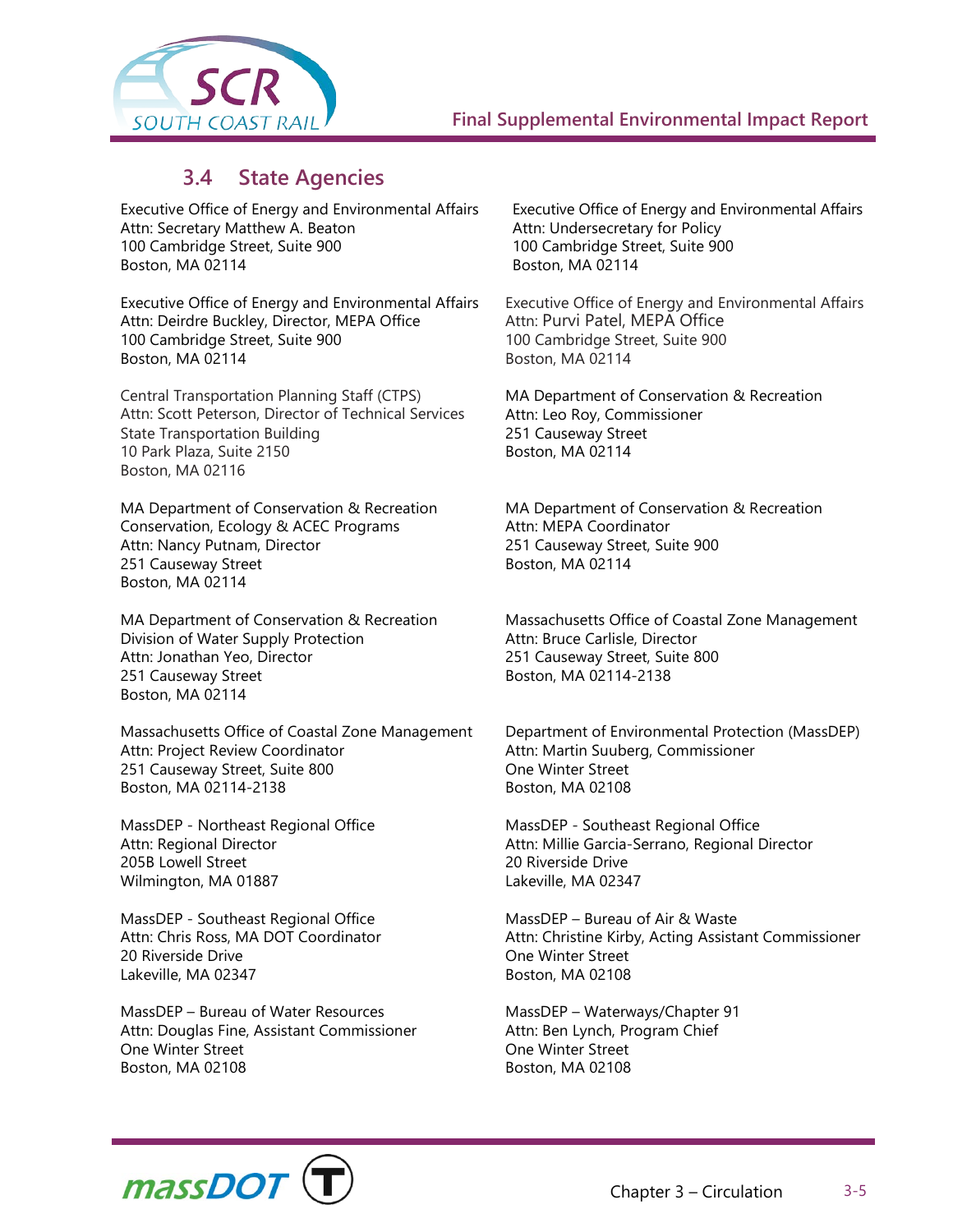

MassDEP - Wetlands Attn: Michael Stroman, Program Chief One Winter Street Boston, MA 02108

MA Department of Fish & Game Division of Marine Fisheries Attn: David E. Pierce, Director 251 Causeway Street, Suite 400 Boston, MA 02114

MA Department of Fish & Game Division of Fisheries & Wildlife, Attn: Richard Lehan, General Counsel, Natural Heritage and Endangered Species Program 1 Rabbit Hill Road Westborough, MA 01581

MA Department of Fish & Game Division of Fisheries & Wildlife Attn: Jonathan Regosin, Chief of Conservation Science, Natural Heritage & Endangered Species Program 1 Rabbit Hill Road Westborough, MA 01581

Massachusetts Department of Transportation Highway Division, District 5 Attn: MEPA Coordinator 1000 County Street Taunton, MA 02780

Massachusetts Historical Commission The MA Archives Building Attn: Jonathan Patton 220 Morrissey Boulevard Boston, MA 02125

Massachusetts Historical Commission Attn: Ms. Brona Simon, SHPO & Executive Director The MA Archives Building 220 Morrissey Boulevard Boston, MA 02125

## **3.5 Libraries**

Acushnet Public Library 232 Middle Road Acushnet, MA 02743

MA Department of Fish & Game Division of Fisheries & Wildlife Attn: Jack Buckley, Director 1 Rabbit Hill Road Westborough, MA 01581

MA Department of Fish & Game Division of Marine Fisheries, South Shore Attn: Environmental Reviewer 838 South Rodney French Boulevard New Bedford, MA 02744

MA Department of Fish & Game Division of Fisheries & Wildlife Attn: Jesse Leddick, Endangered Species Review Biologist 1 Rabbit Hill Road Westborough, MA 01581

Massachusetts Bay Transit Authority Attn: Luis Manuel Ramírez, General Manager 10 Park Plaza, Room 3910 Boston, MA 02116

Massachusetts Bay Transit Authority Attn: Andrew Brennan, Director of Environmental **Affairs** 10 Park Plaza, 6th Floor Boston, MA 02116

Massachusetts Bay Transit Authority Attn: Ronald K. Morgan, Project Manager, Planning & Development 10 Park Plaza, Room 3920 Boston, MA 02116

Massachusetts Water Resources Authority Attn: MEPA Reviewer Charlestown Navy Yard 100 First Ave., Building 39 Charlestown, MA 02129

Guilford H. Hathaway Library 6 North Main Street Assonet, MA 02702

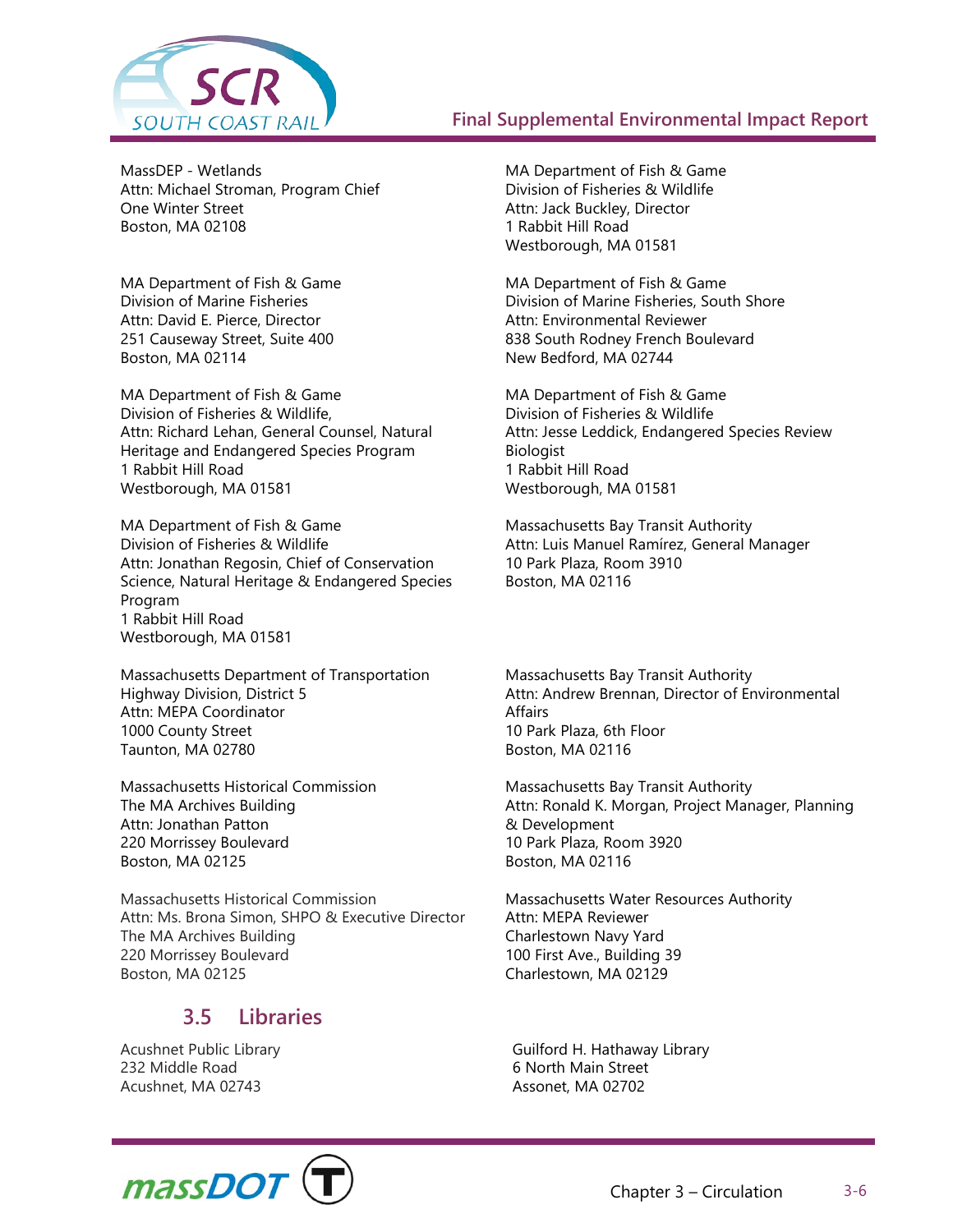

Attleboro Public Library 74 North Main Street Attleboro, MA 02703

State Transportation Library of Massachusetts 10 Park Plaza, 2nd Floor Boston, MA 02116

Thayer Public Library 798 Washington Street Braintree, MA 02184

Dedham Public Library 43 Church St Dedham, MA 02026

James White Memorial Library 5 Washburn Rd. East Freetown, MA 02717

Fall River Public Library 104 North Main Street Fall River, MA 02720

Lakeville Public Library 4 Precinct Street Lakeville, MA 02347

Mattapoisett Free Public Library 7 Barstow Street Mattapoisett, MA 02739

Milton Public Library 476 Canton Avenue Milton, MA 02186

Ames Free Library 53 Main Street North Easton, MA 02356

Norwood Morrill Memorial Library 33 Walpole Street (Route 1A) Norwood, MA 02062-0988

Turner Free Library 2 North Main Street Randolph, MA

Berkley Public Library 2 North Main Street Berkley, MA 02779

Boston Public Library - Central Library 700 Boylston Street Boston, MA 02116

Canton Public Library 786 Washington Street Canton, MA 02021

Dighton Public Library 395 Main Street Dighton, MA 02715

The Millicent Library 45 Center Street, P.O. Box 30 Fairhaven, MA 02719

Boyden Library 10 Bird Street Foxborough, MA 02035

Mansfield Public Library 255 Hope St Mansfield, MA 02048

Middleborough Public Library 102 North Main Street Middleborough, MA 02346

New Bedford Free Public Library 613 Pleasant Street New Bedford, MA 02740

Norton Public Library 68 East Main Street Norton, MA 02766

Thomas Crane Public Library 40 Washington St. Quincy, MA 02169

Raynham Public Library 760 South Main Street Raynham, MA 02767

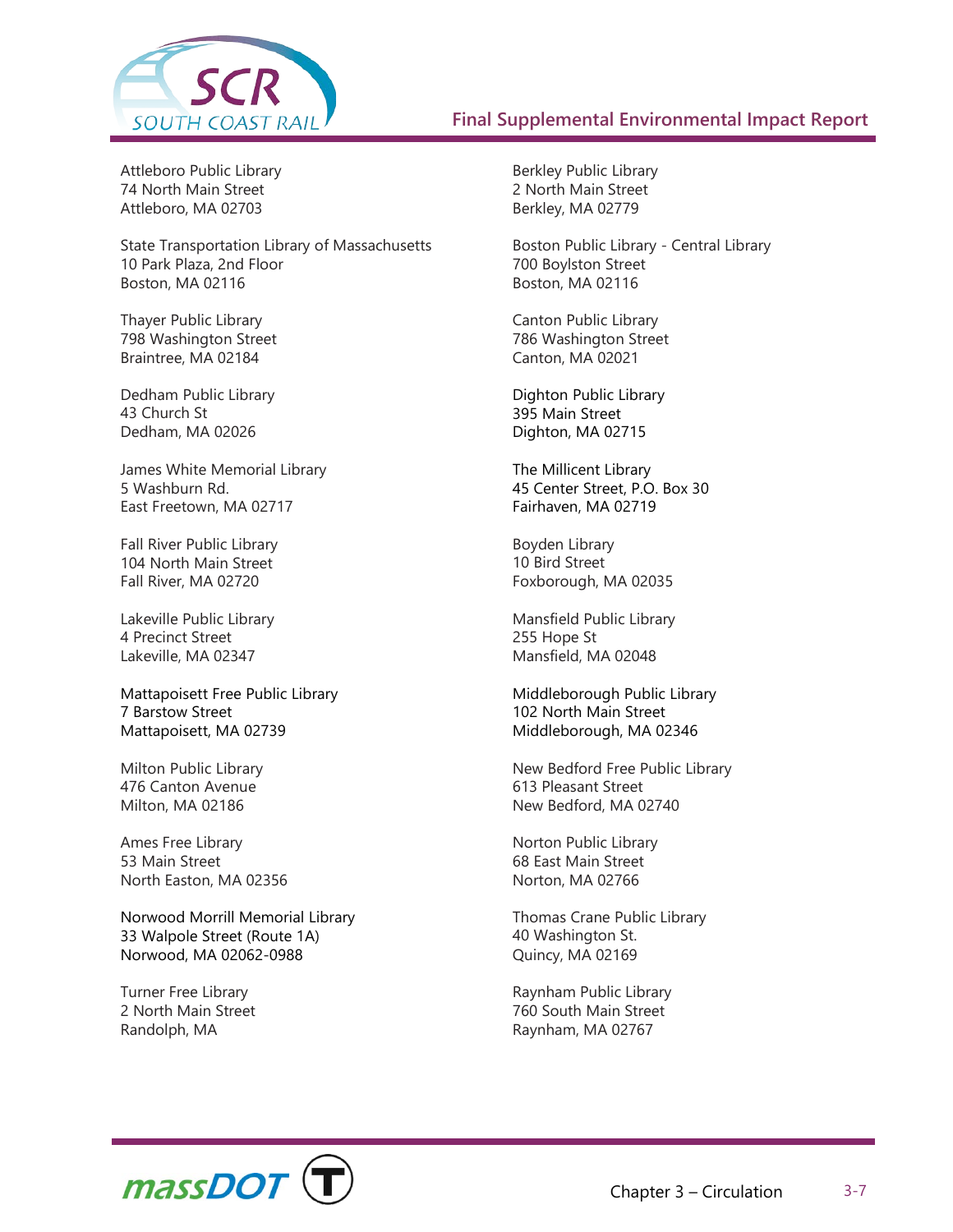

Blanding Public Library 124 Bay State Road Rehoboth, MA 02769

Sharon Public Library 11 N Main St Sharon, MA 02067

Southworth Library 732 Dartmouth Street South Dartmouth, MA 02748

Swansea Public Library 69 Main Street Swansea, MA 02777

West Bridgewater Public Library 80 Howard Street West Bridgewater, MA

## **3.6 Municipalities**

#### Town of Acushnet:

Acushnet Board of Selectmen Attn: Garry L. Rawcliffe, Chair Town Hall 122 Main Street Acushnet, MA 02743

Acushnet Planning Board Town Hall 122 Main Street Acushnet, MA 02743

#### Town of Attleboro:

Mayor Kevin J. Dumas City Hall, Government Center 77 Park Street Attleboro, MA 02703

Attleboro Health Department City Hall, Government Center 77 Park Street Attleboro, MA 02703

Joseph H. Plumb Memorial Library 17 Constitution Way P.O. Box 69 Rochester, MA 02770

Somerset Public Library 1464 County Street Somerset, MA 02726

Stoughton Library 84 Park Street Stoughton, MA 02072

Taunton Public Library 12 Pleasant Street Taunton, MA 02780

Westport Free Public Library 408 Old County Road Westport, MA 02790

Acushnet Board of Health 130 Main Street Acushnet, MA 02743

Acushnet Conservation Commission Town Hall 122 Main Street Acushnet, MA 02743

Attleboro Conservation Commission City Hall, Government Center 77 Park Street Attleboro, MA 02703

Attleboro Department of Planning & Development City Hall, Government Center 77 Park Street Attleboro, Ma. 02703

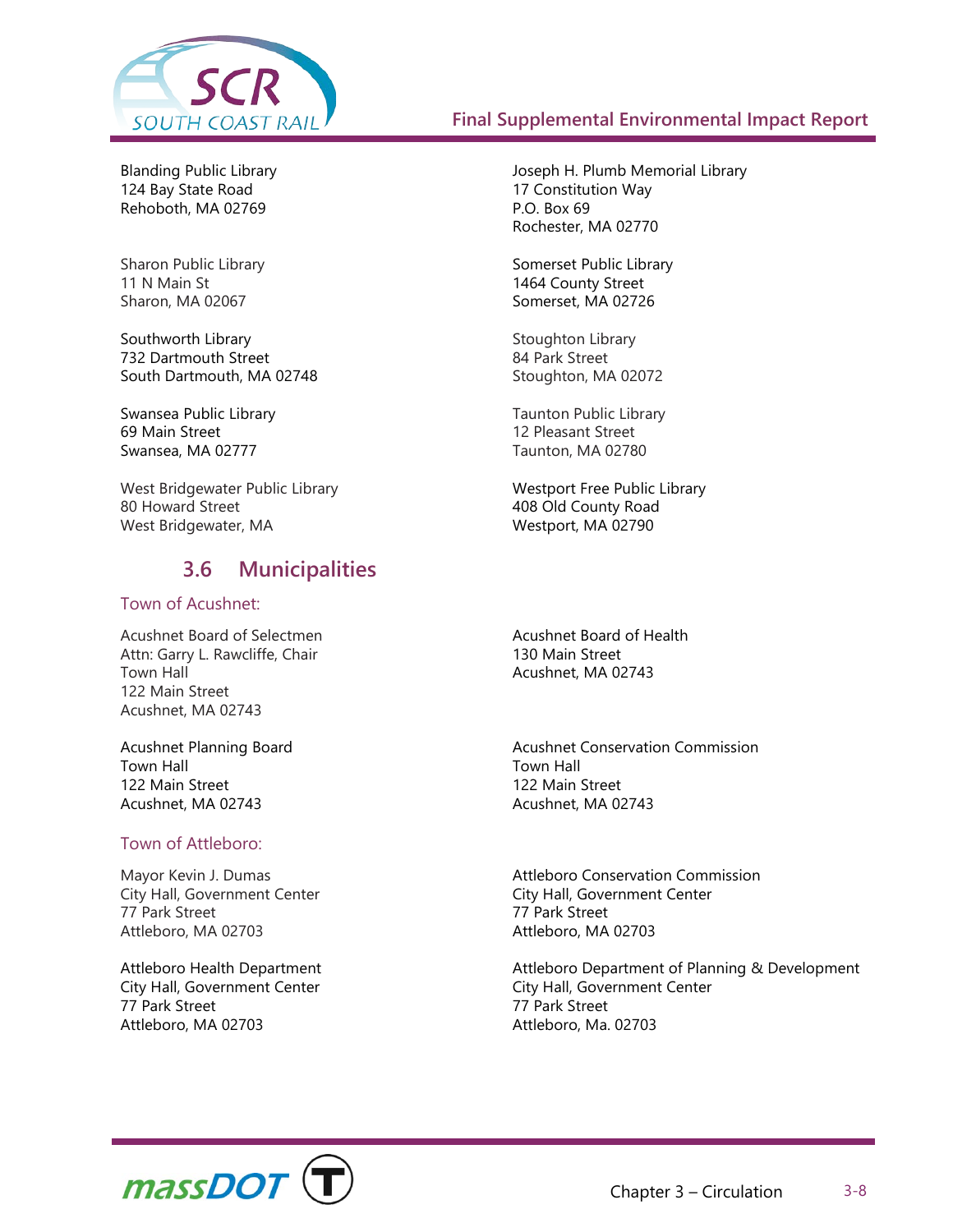

The Attleboro Municipal Council Attn: Frank B Cook, Council President City Hall, Government Center 77 Park Street Attleboro, MA 02703

#### Town of Berkley:

Board of Selectman Attn: George F. Miller, Chair 1 North Main Street Berkley, MA 02779

Berkley Board of Health 1 North Main Street Berkley, MA 02779

Town of Berkley Attn: Deborah Pereira, Town Clerk One North Main Street Berkley, MA 02779

#### City of Boston:

Boston City Council 1 City Hall Square, Room 550 Boston, MA 02201-2043

Boston Department of Neighborhood Development Attn: Sheila A. Dillon, Chief of Housing & Director of Neighborhood Development 26 Court Street Boston, MA 02108-2501

Boston Public Health Commission 1010 Massachusetts Ave, 2nd Floor Boston, MA 02118

#### City of Braintree:

Braintree Town Council Town Hall One JFK Memorial Drive Braintree, MA 02184

Braintree Conservation Commission Town Hall One JFK Memorial Drive Braintree, MA 02184

Berkley Planning Board Town Office Building 1 North Main Street Berkley, MA 02779

Berkley Conservation Commission Town Office Building 1 North Main Street Berkley, MA 02779

Boston Conservation Commission 1 City Hall Square, Room 709 Boston, MA 02201

City of Boston Environment Department Attn: Carl Spector, Commissioner 1 City Hall Square, Room 709 Boston, MA 02201

Braintree Planning Board Town Hall One JFK Memorial Drive Braintree, MA 02184

Braintree Board of Health Town Hall One JFK Memorial Drive Braintree, MA 02184

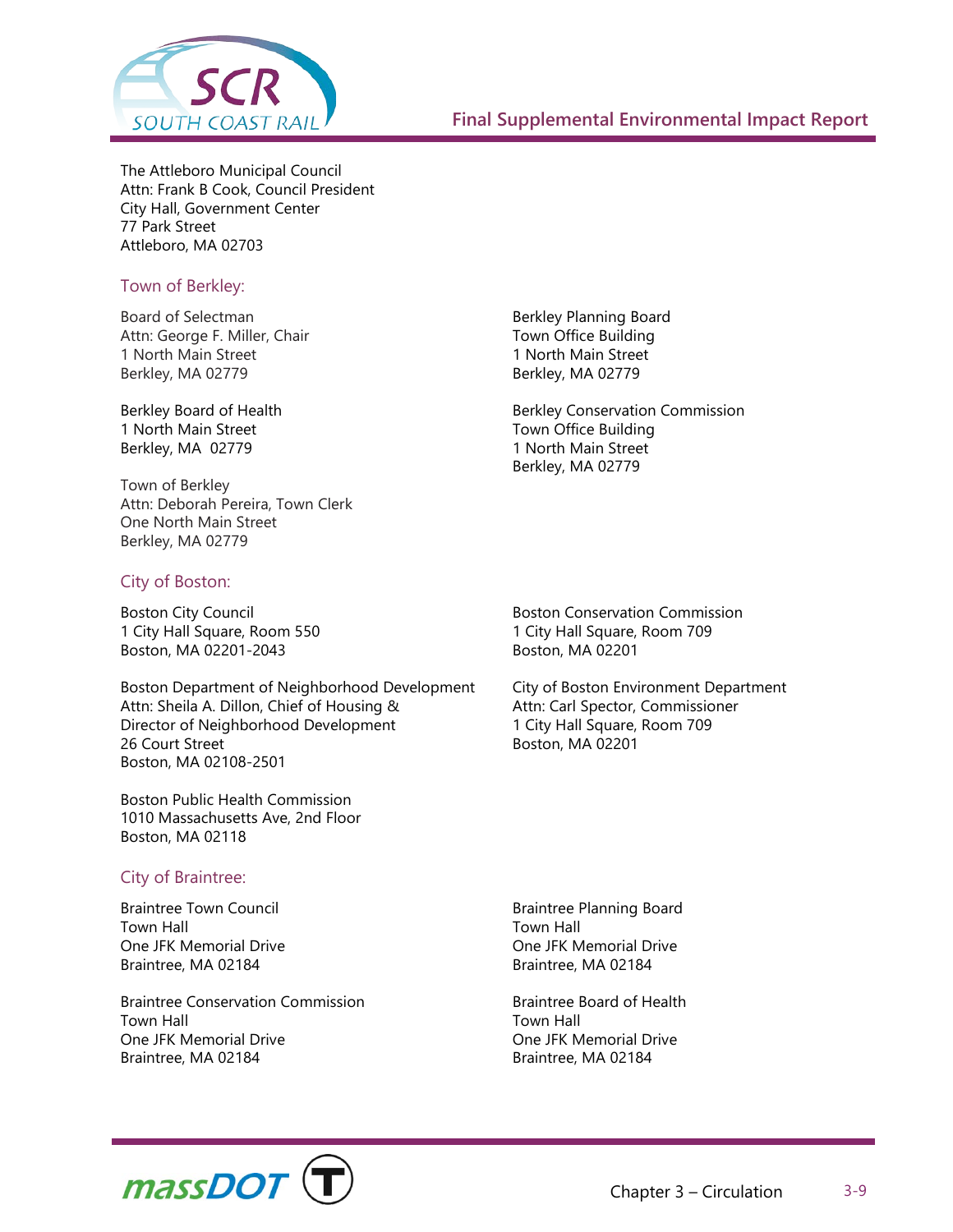

#### Town of Bridgewater:

Bridgewater Town Council Attn: Peter Colombotos 66 Central Square Bridgewater, MA 02324

#### Town of Canton:

Charles J. Aspinwall, Town Administrator Memorial Hall 801 Washington Street, Second Floor Canton, MA 02021

Canton Conservation Commission 801 Washington St Canton, MA 02021

Canton Board of Health 79 Pleasant Street Canton, MA 02021

#### Town of Dartmouth:

Select Board, Town Hall Attn: Stanley M. Mickelson, Chair 400 Slocum Road Dartmouth, MA 02747

Dartmouth Board of Health Town Hall 400 Slocum Road, Room 119 Dartmouth, MA 02747

#### Town of Dedham:

Dedham Board of Selectmen Attn: Dennis J. Guilfoyle, Chair 26 Bryant Street Dedham, MA 02026

Dedham Planning Board 26 Bryant Street Dedham, MA 02026

Canton Board of Selectmen Attn: Robert E. Burr Jr., Chair Memorial Hall 801 Washington Street, Second Floor Canton, MA 02021

Canton Planning Board Memorial Hall 801 Washington Street, Second Floor Canton, MA 02021

Dartmouth Planning Board Town Hall 400 Slocum Road, Room 317 Dartmouth, MA 02747

Dartmouth Conservation Commission Town Hall 400 Slocum Road, Room 119 Dartmouth, MA 02747

Dedham Board of Health 26 Bryant Street Dedham, MA 02026

Dedham Conservation Department 26 Bryant Street Dedham, MA 02026

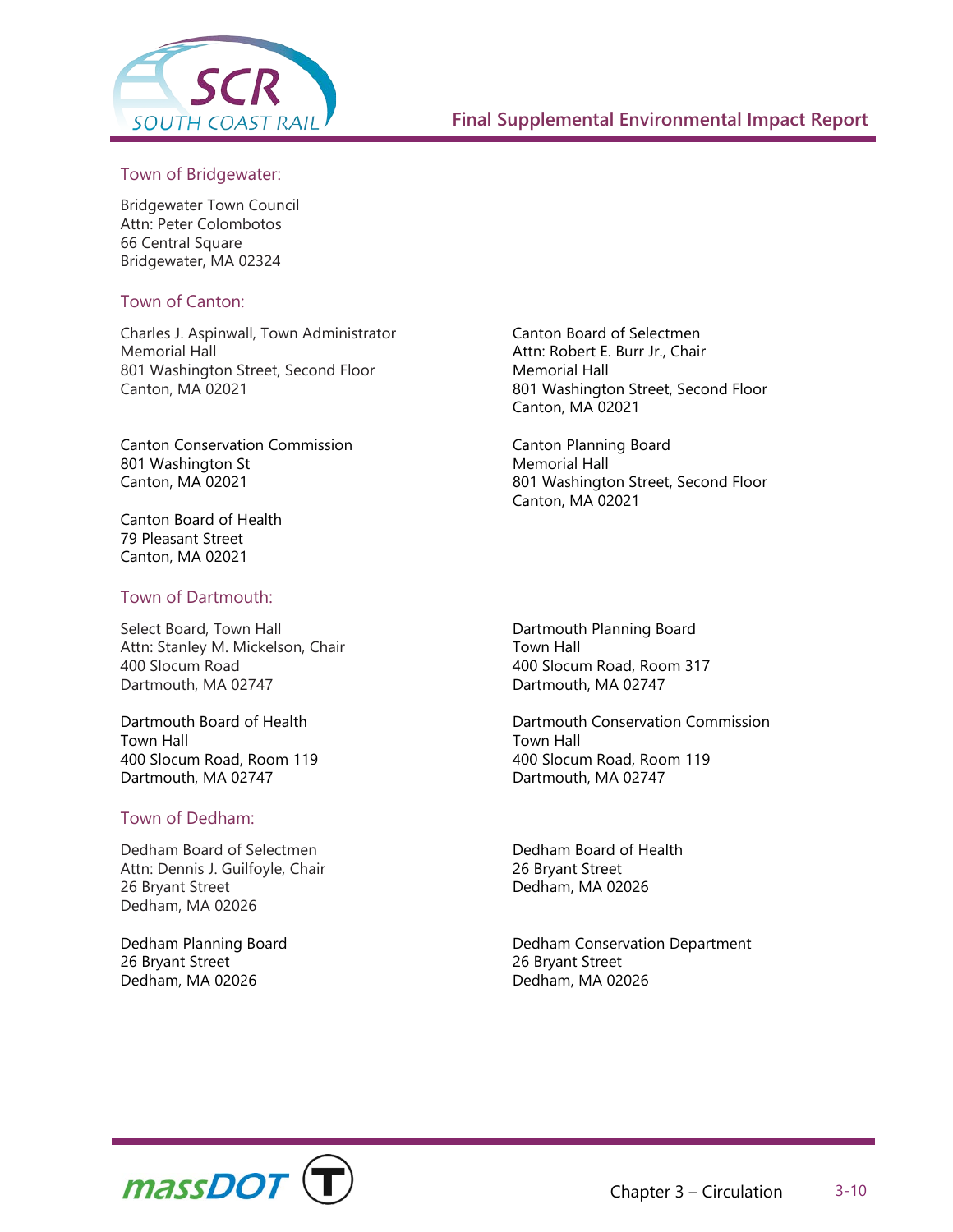

#### Town of Dighton:

Dighton Board of Selectmen Attn: Dean V. Cronin, Chair 979 Somerset Avenue Dighton, MA 02715

Dighton Health Department 979 Somerset Avenue Dighton, MA 02715

#### Town of East Bridgewater

Board of Selectman East Bridgewater Town Hall 175 Central Street East Bridgewater, MA 02333

#### Town of Easton:

Easton Town Administrator Town Hall 136 Elm Street Easton, MA 02356

Easton Conservation Commission Attn: Stephanie Danielson 136 Elm Street Easton, MA 02356

Easton Planning and Community Development 136 Elm Street Easton, MA 02356

#### Town of Fairhaven:

Chair, Board of Selectmen Town Hall 40 Center Street Fairhaven, MA 02719

Fairhaven Board of Health 40 Center Street Fairhaven, MA 02719

Fairhaven Planning & Economic Development Dept. Attn: Bill Roth 40 Center Street Fairhaven, MA 02719

Dighton Planning Board 979 Somerset Ave Dighton, MA 02715

Dighton Conservation Commission 979 Somerset Avenue Dighton, MA 02715

Board of Selectmen's Office Attn: Kevin McIntyre, Chair 136 Elm Street Easton, MA 02356

Easton Historical Commission, c/o Department of Planning & Community Development 136 Elm Street Easton, MA 02356

Fairhaven Planning Board Town Hall 40 Center Street Fairhaven, MA 02719

Fairhaven Conservation Commission Town Hall 40 Center Street Fairhaven, MA 02719

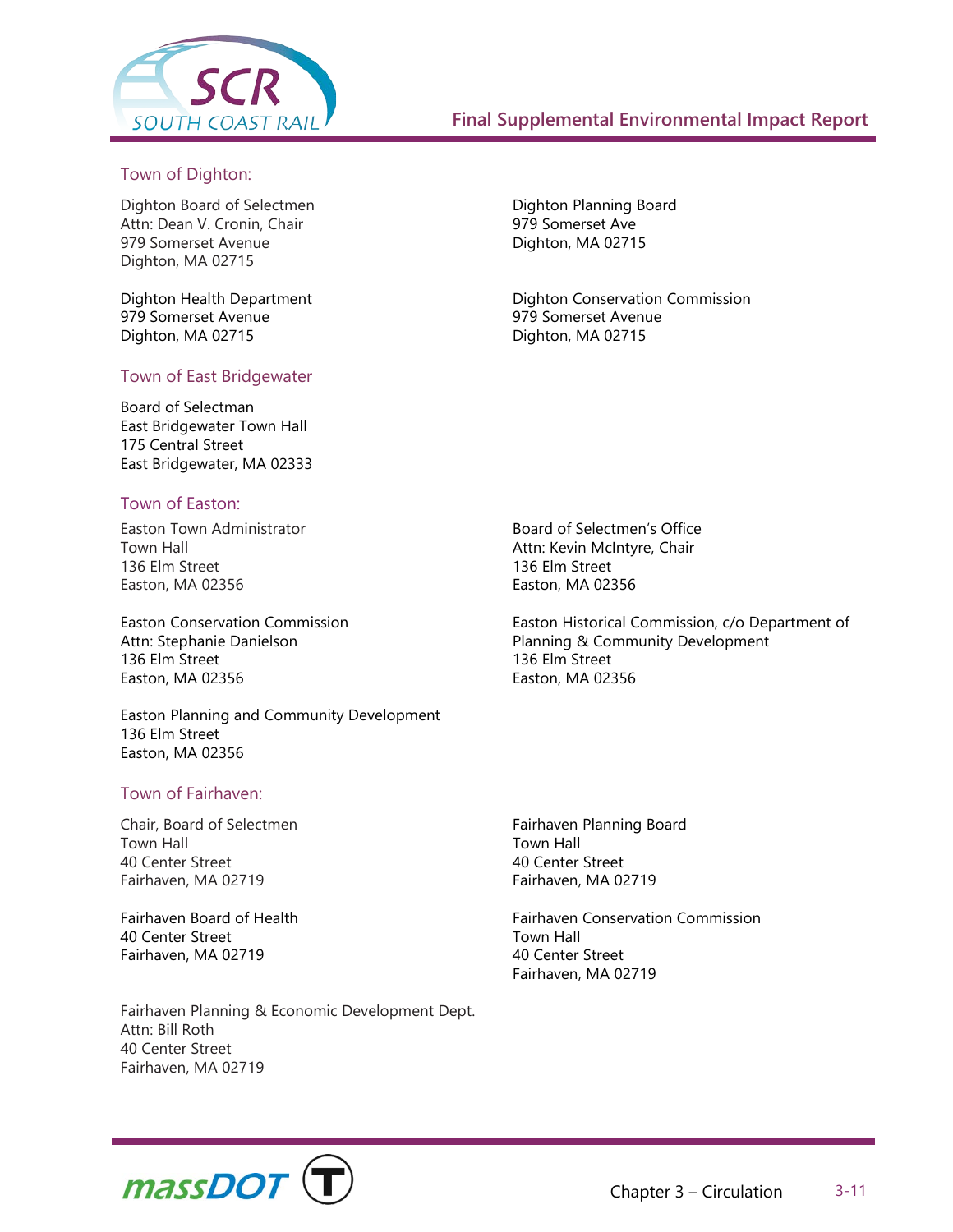

#### City of Fall River:

Office of the Mayor Attn: Mayor Jasiel F. Correia II One Government Center, Room 619 Fall River, MA 02722

Fall River Office of Economic Development One Government Center Fall River, MA 02722-7700

Fall River City Council Attn. Steven A. Camara, City Councilor One Government Center Fall River, MA 02722-7700

Fall River Conservation Commission Attn: Dennis Silva, Chairman One Government Center Fall River, MA 02722

City of Fall River Attn: Alison M. Bouchard, City Clerk One Government Center, Room 227 Fall River, MA 02722

#### Town of Foxborough:

Foxborough Board of Selectmen Attn: David S. Feldman, Chair 40 South Street Foxborough, MA 02035

Foxborough Board of Health 40 South Street Foxborough, MA 02035

Foxborough Town Manager Attn: William Keegan, Jr. 40 South Street Foxborough, MA 02035

#### Town of Freetown:

Chair, Freetown Board of Selectmen P.O. Box 438 Freetown, MA 02702

Fall River City Council Attn: Raymond A. Mitchell 1535 Meridian Street Fall River, MA 02722

Fall River Department of Health & Human Services Attn: Henry R. Vaillancourt, MPH Director One Government Center, Room 431 Fall River, MA 02722

Fall River City Council Attn. Stephen Long, City Councilor One Government Center Fall River, MA 02722-7700

Fall River Planning Department Attn: City Planner One Government Center Fall River, MA 02722

Fall River Office of Economic Development Attn. Kenneth Fiola, Jr. Executive Vice President 139 South Main Street, Suite 400 Fall River, MA, 02721-5306

Foxborough Planning Board 40 South Street Foxborough, MA 02035

Foxborough Conservation Commission 40 South Street Foxborough, MA 02035

Freetown Planning Board 3 North Main Street Freetown, MA 02702

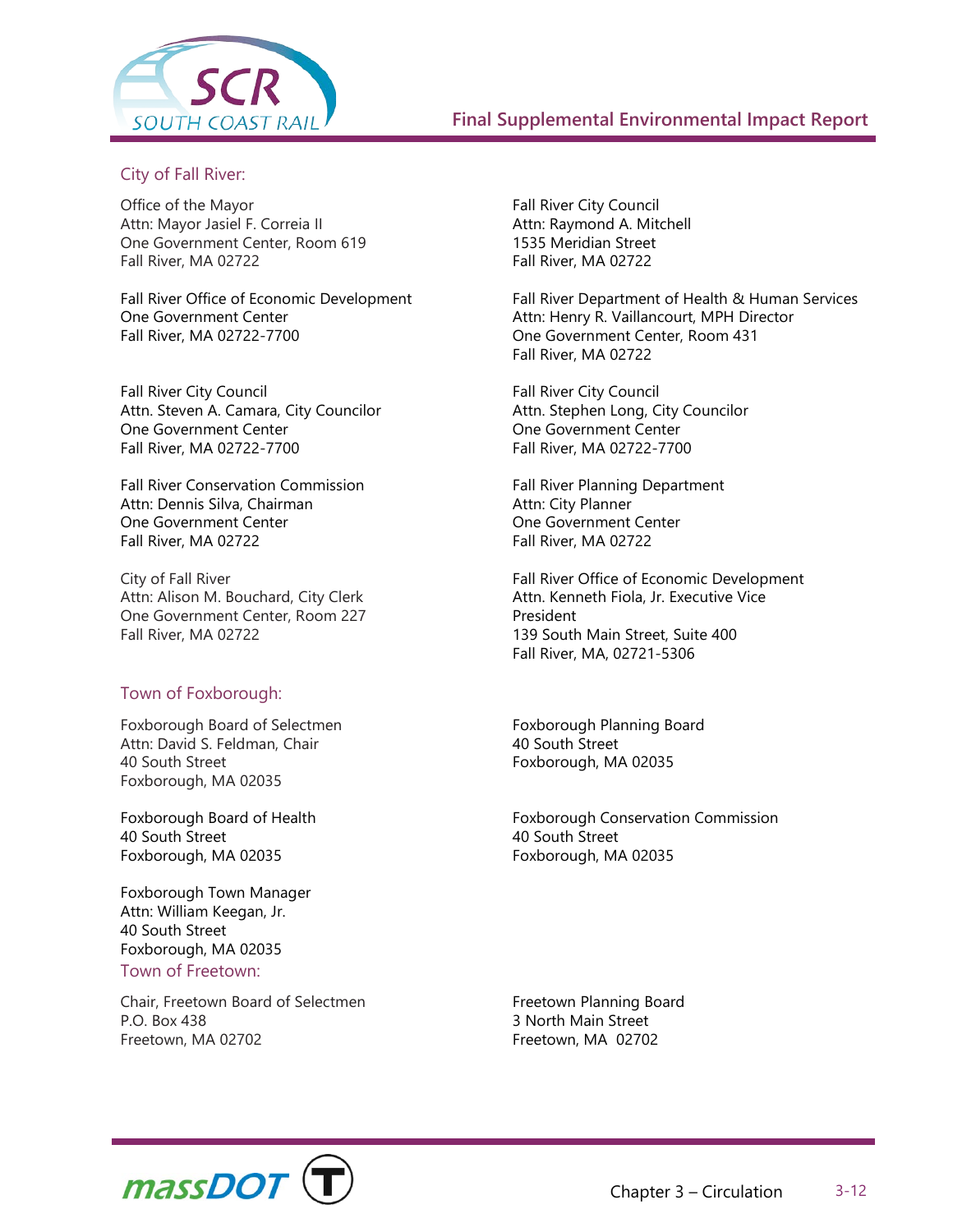

Freetown Board of Health 3 North Main Street Freetown, MA 02702

#### Town of Lakeville:

Board of Selectmen, Town Hall Attn: Miriam Hollenbeck, Chair 346 Bedford Street Lakeville, MA 02347

Lakeville Planning Board 346 Bedford Street Lakeville, MA 02347

Lakeville Board of Health 346 Bedford Street Lakeville, MA 02347

Lakeville Town Administrator Atttn: Rita Garbitt 346 Bedford Street Lakeville, MA 02347

#### Town of Mansfield:

Mansfield Board of Selectmen, Attn: Jess Aptowtiz, Chair Town Hall 6 Park Row, 3rd Floor Mansfield, MA 02048

Mansfield Board of Health Town Hall, First Floor 6 Park Row Mansfield, MA 02048

Town of Mansfield Attn: William R. Ross, Town Manger 6 Park Row, 3rd floor Mansfield, MA 02048

#### Town of Mattapoisett:

Mattapoisett Board of Selectmen Attn: R. Tyler Maccallister, Chair 16 Main Street PO Box 435 Mattapoisett, MA 02739

Freetown Conservation Commission 3 North Main Street Freetown, MA 02702

Lakeville Historical Commission 346 Bedford Street Lakeville, MA 02347

Lakeville Conservation Commission 346 Bedford Street Lakeville, MA 02347

Lakeville Open Space Committee 346 Bedford Street Lakeville, MA 02347

Mansfield Planning Board Town Hall, First Floor 6 Park Row Mansfield, MA 02048

Mansfield Conservation Commission Town Hall, First Floor 6 Park Row Mansfield, MA 02048

Mattapoisett Planning Board 16 Main Street PO BOX 435 Mattapoisett, MA 02739

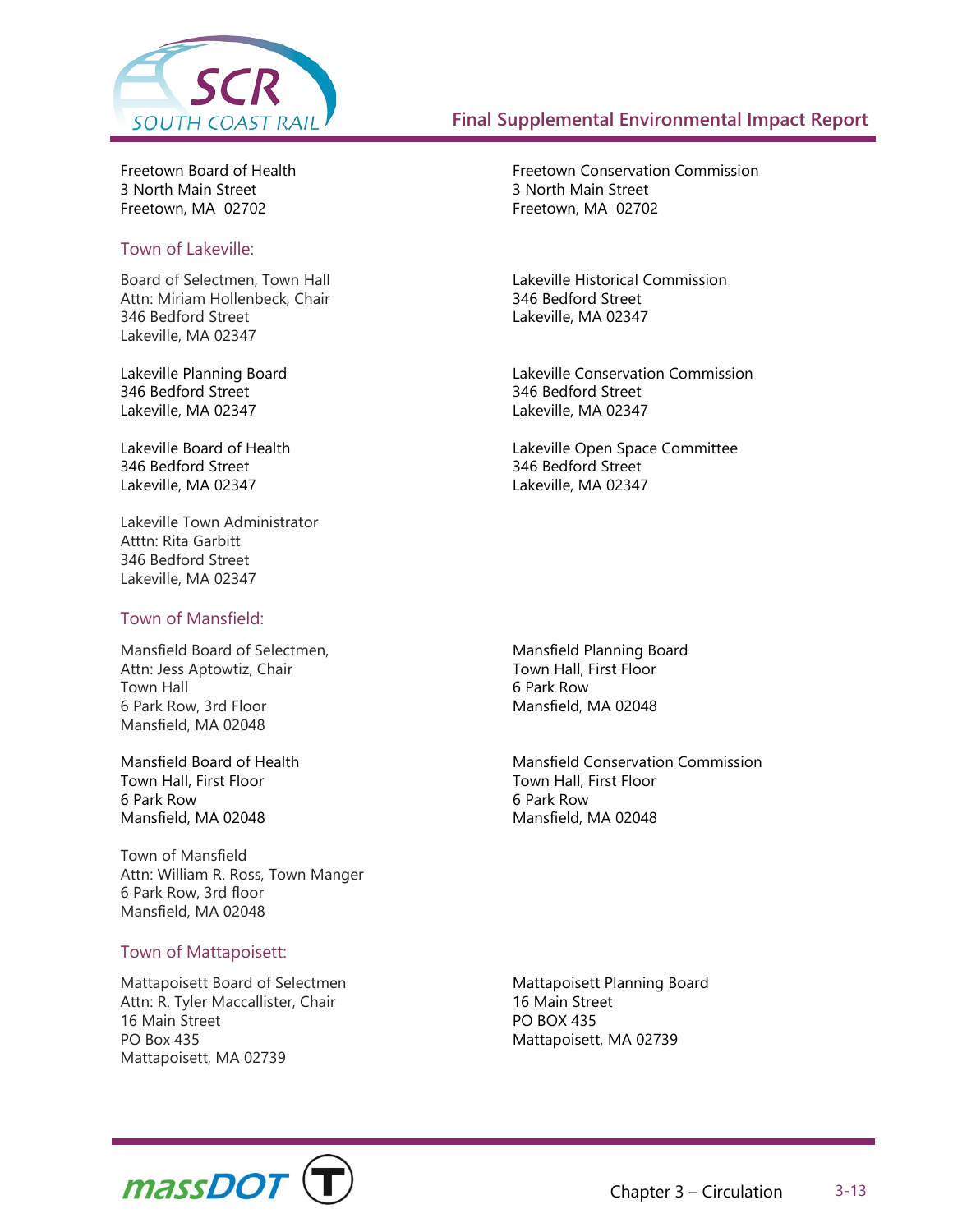

Mattapoisett Board of Health 16 Main Street PO Box 434 Mattapoisett, MA 02739

#### Town of Middleborough:

Middleborough Board of Selectmen Attn: Allin Frawley, Chair 10 Nickerson Avenue Middleborough, MA 02346

Town of Middleborough Office of Economic & Community Development 20 Centre Street, 3rd Floor Middleborough, MA 02346

Middleborough Health Department 20 Center Street, 2<sup>nd</sup> Floor Middleborough, MA 02346

#### City of New Bedford:

New Bedford City Hall Attn: Mayor Jonathan F. Mitchell 133 William Street New Bedford, MA 02740

New Bedford City Council Attn: Hugh C. Dunn, Esp., Councilor 133 William Street, Room 215 New Bedford, MA 02740.

City Clerk Office Attn: Rita Arruda 133 William Street, Room 118 New Bedford, MA 02740

New Bedford Economic Development Council Attn: Derek Santos, Executive Director 1213 Purchase Street, 2<sup>nd</sup> Floor New Bedford, MA 02740

New Bedford Planning, Housing & Community Development Department Attn: Patrick Sullivan, Director 133 William Street, Room 303 New Bedford, MA 02740

Mattapoisett Conservation Commission 16 Main Street PO BOX 435 Mattapoisett, MA 02739

Middleborough Planning Department 20 Center Street, 2nd Floor Middleborough, MA 02346

Middleborough Conservation Commission 20 Centre Street, 2nd Floor Middleborough, MA 02346

New Bedford City Council Attn: City Council President Joseph Lopes 133 William Street, Room 215 New Bedford, MA 02740.

New Bedford City Council Attn: Ian Abreu, Councilor at Large 133 William Street, Room 215 New Bedford, MA 02740.

New Bedford Board of Health 1213 Purchase Street New Bedford, MA 02740

New Bedford Conservation Commission 133 William Street, Room 304 New Bedford, MA 02740

New Bedford Planning Department Attn: Anne Louro, Preservation Planner 133 William Street, Room 303 New Bedford, MA 02740

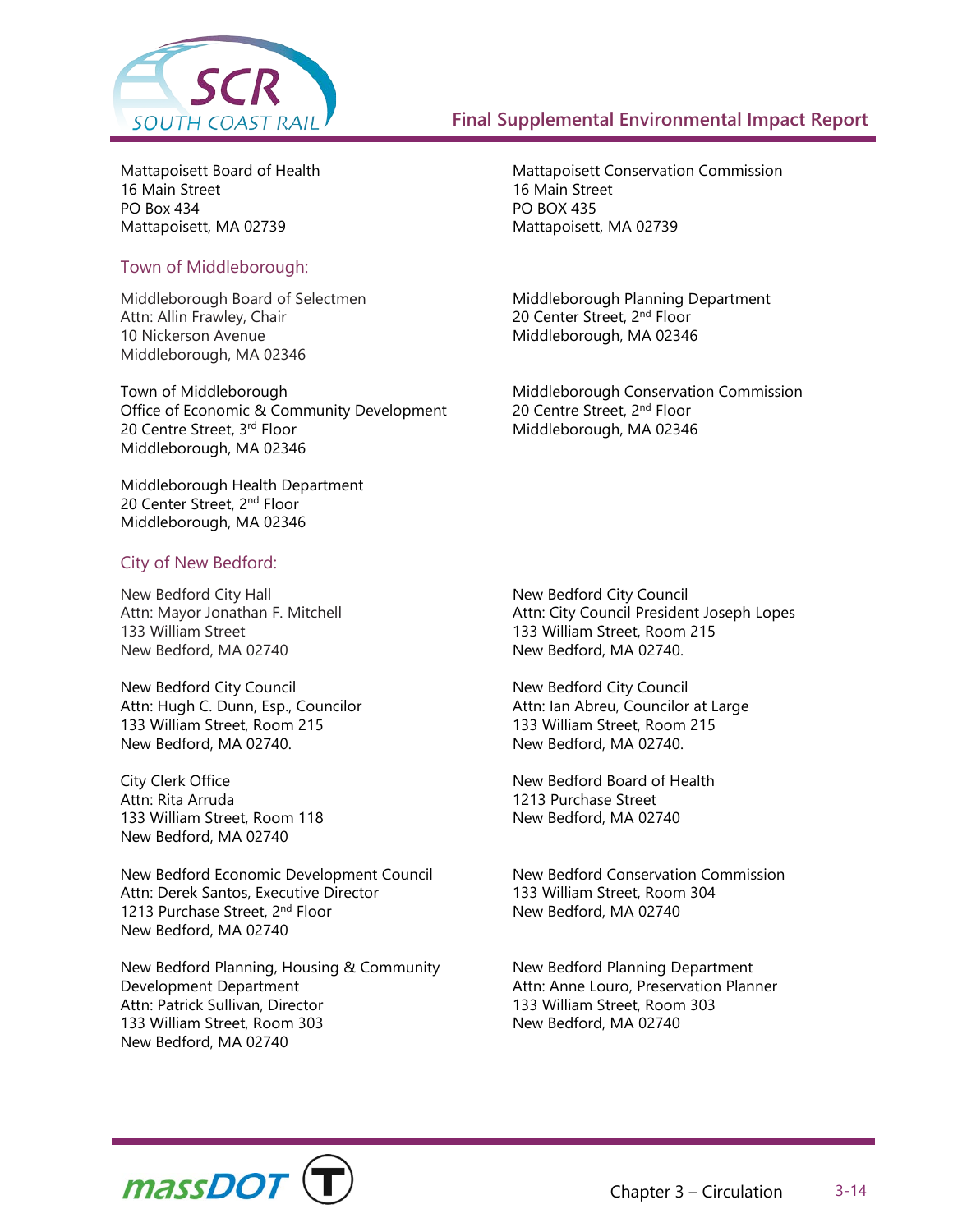

#### Town of North Attleborough:

Town of North Attleborough Attn: Michael Gallagher, Town Administrator 43 South Washington St. North Attleborough, MA 02760

#### Town of Norton:

Norton Board of Selectmen Attn: Timothy Giblin, Chair 70 East Main Street Norton, MA 02766

Norton Fire - Rescue Department 70 East Main Street Norton, MA 02766

Norton Conservation Commission Attn: David Henry 70 East Main Street Norton, MA 02766

#### Town of Norwood:

Norwood Board of Selectmen Attn: Allan D. Howard, Chair 566 Washington Street Norwood, MA 02062

Norwood Planning Board Town Hall 566 Washington Street Norwood, MA 02062

Norwood General Manager Attn: John J. Carroll 566 Washington St., Room 27 Norwood, MA 02062

#### City of Quincy:

Thomas P. Koch, Mayor City of Quincy City Hall 1305 Hancock Street Quincy, MA 02169

Norton Planning Board Town Hall 70 East Main Street Norton, MA 02766

Norton Board of Health Town Hall 70 East Main Street, 2nd Floor Norton, MA 02766

Norwood Board of Health Town Hall 566 Washington Street Norwood, MA 02062

Norwood Conservation Commission Public Works Office 165 Nahatan Street Norwood, MA 02062

Quincy Planning Board Monroe Building 1245 Hancock Street Quincy, MA 02169

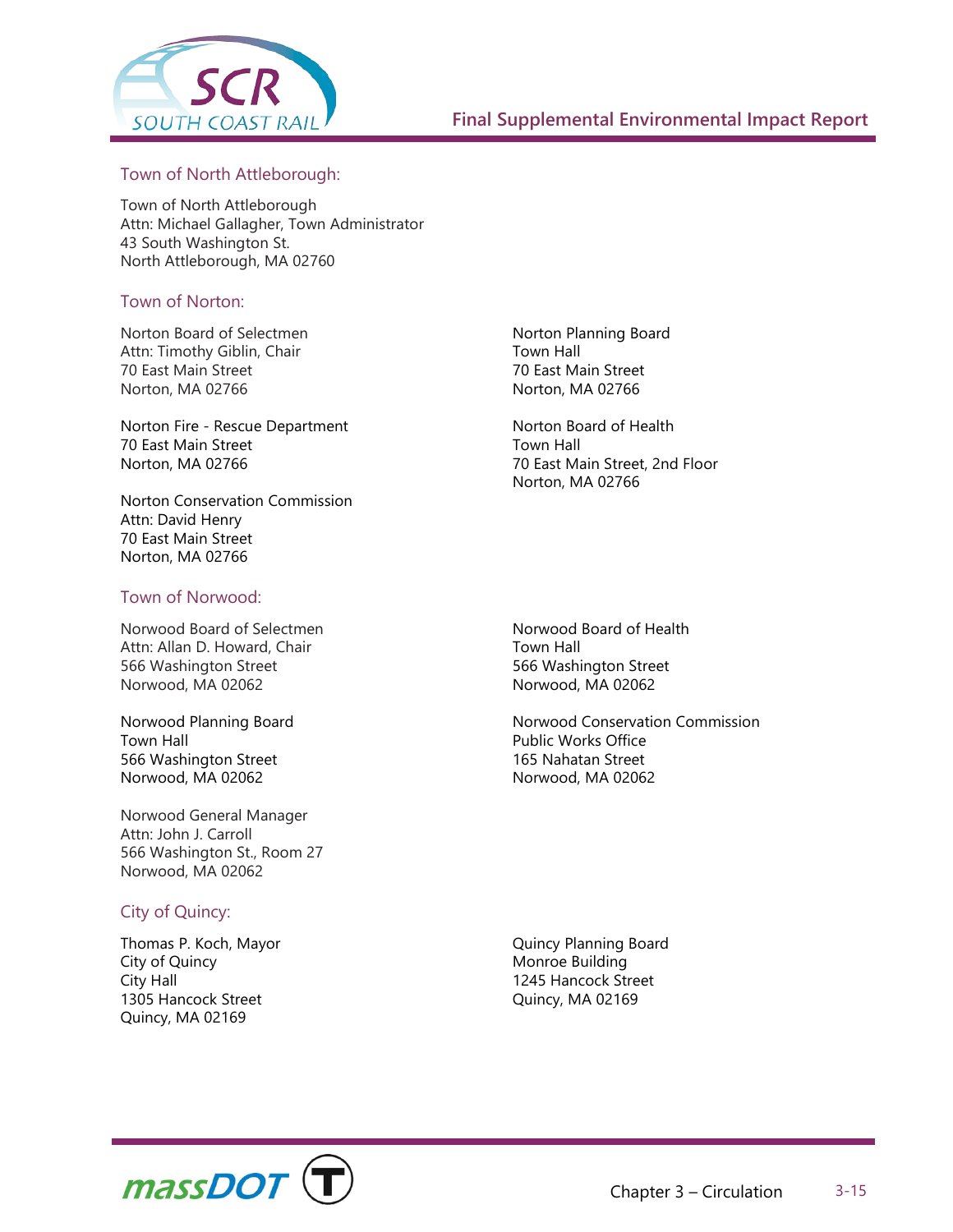

Quincy City Council City Hall 1305 Hancock Street Quincy, MA 02169

Quincy Conservation Commission City Hall 1305 Hancock Street Quincy, MA 02169

#### Town of Raynham:

Veterans Memorial Town Hall Attn: Randall Buckner, Town Administrator 558 South Main Street Raynham, MA 02767

Raynham Planning Board Veterans Memorial Town Hall 558 South Main Street Raynham, MA 02767

Raynham Conservation Commission Veterans Memorial Town Hall 558 South Main Street Raynham, MA 02767

#### Town of Rehoboth:

Rehoboth Board of Selectmen Attn: Frederick Vadnais, Jr., Chair 148 Peck Street Rehoboth, MA 02769

Rehoboth Board of Health 148 Peck Street Rehoboth, MA 02769

#### Town of Rochester:

Rochester Board of Selectmen Attn: Naida L. Parker, Chair Town Hall 1 Constitution Way Rochester, MA 02770

Rochester Planning Board Town Hall Annex 37 Marion Road Rochester, MA 02770



Quincy Health Department The Kennedy Center 440 East Squantum Street Quincy, MA 02171

Quincy Planning & Community Development City Hall 1305 Hancock Street Quincy, MA 02169

Raynham Board of Selectmen/Health Attn: Joseph Pacheco, Chair 558 South Main Street Veterans Memorial Town Hall Raynham, MA 02767

Raynham Health Department Veterans Memorial Town Hall 558 South Main Street Raynham, MA 02767

North Raynham Water District Attn: Arthur Bendinelli, Superintendent P.O. Box I Raynham, MA 02767

Rehoboth Planning Board 148 Peck Street Rehoboth, MA 02769

Rehoboth Conservation Commission 148 Peck Street Rehoboth, MA 02769

Rochester Conservation Commission Town Hall Annex 37 Marion Road Rochester, MA 02770

Rochester Board of Health Town Hall Annex 37 Marion Road Rochester, MA 02770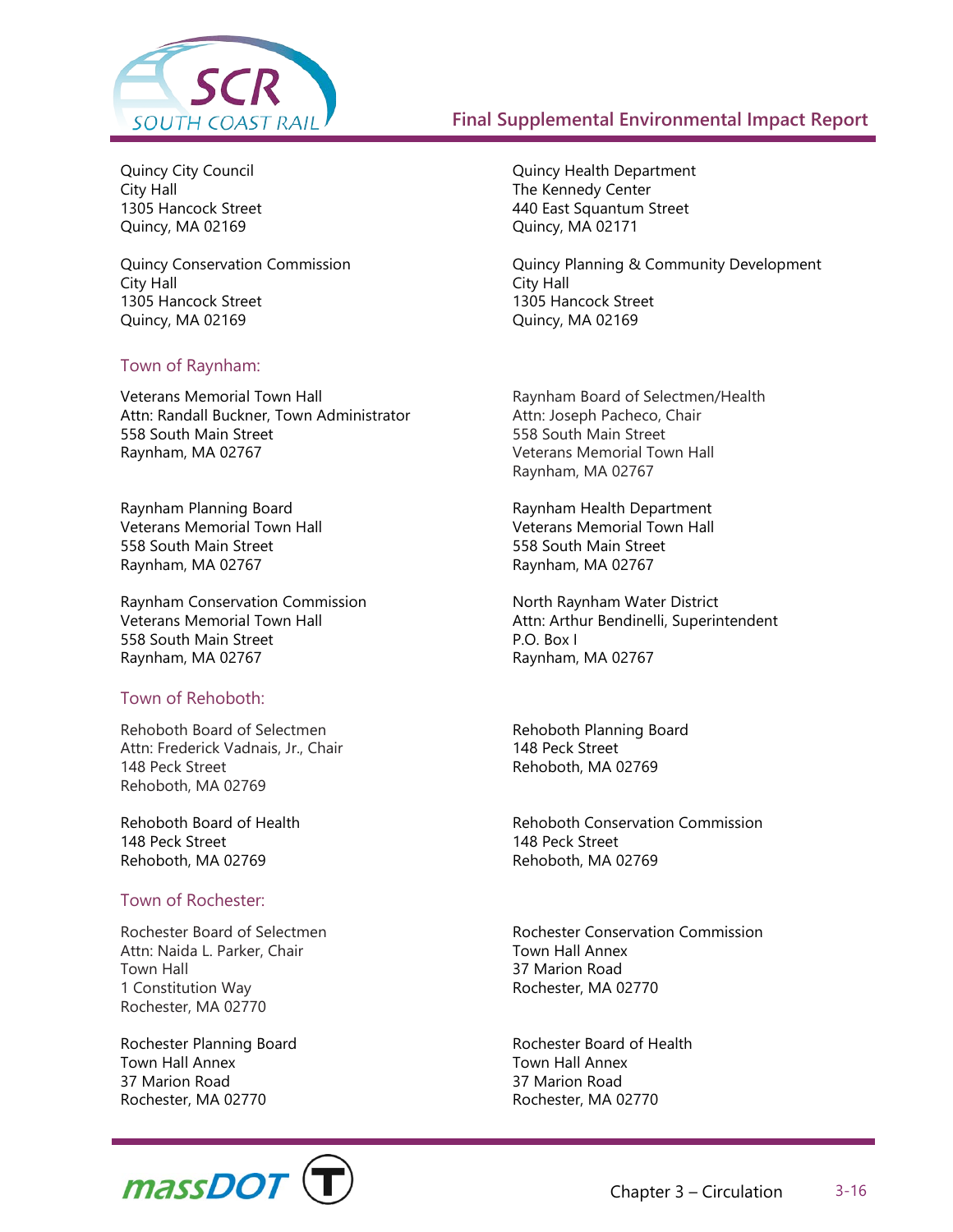

#### Town of Seekonk:

Town of Seekonk Attn: Shawn E. Cadime, Town Administrator 100 Peck St. Seekonk, MA 02771

#### Town of Sharon:

Sharon Board of Selectmen Attn: Walter B. Roach, Chair Town Office Building 90 South Main Street Sharon, MA 02067

Sharon Board of Health Town Office Building 90 South Main Street Sharon, MA 02067

Town of Sharon Attn: Frederic Turkington, Town Administrator 90 South Main Street Sharon, MA 02067

Town of Somerset:

Somerset Board of Selectmen Attn: David Berube, Chair Town Office Building, Room 23 140 Wood Street Somerset, MA 02726

Somerset Board of Health Town Office Building, Room 22 140 Wood Street Somerset, MA 02726

Town of Somerset Attn: Richard M. Brown, Town Administrator Town Hall, Room #23 140 Wood Street Somerset, MA 02726

Sharon Planning Board Town Office Building 90 South Main Street Sharon, MA 02067

Sharon Conservation Commission 219 Massapoag Avenue Sharon, MA 02067

Somerset Planning Board Town Office Building, First Floor 140 Wood Street Somerset, MA 02726

Somerset Conservation Commission Town Office Building, Room 22 140 Wood Street Somerset, MA 02726

Town of Somerset Attn: Susana Medeiros, Town Clerk 979 Somerset Ave Dighton, MA 02715

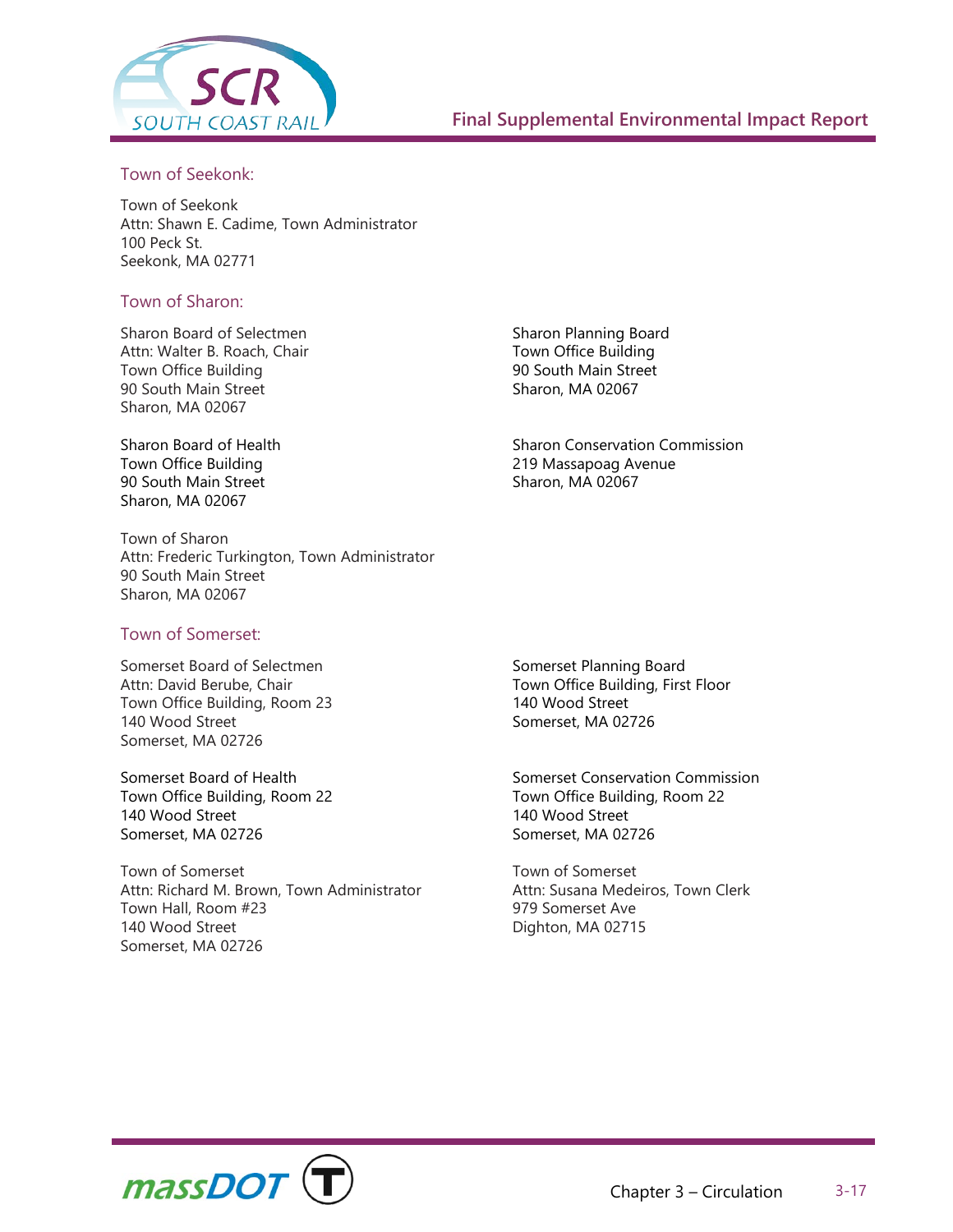

#### Town of Stoughton:

Robert J. O'Regan, Chair Stoughton Board of Selectmen 10 Pearl Street, 3rd Floor Stoughton, MA 02072

Stoughton Board of Health 10 Pearl Street, 2nd Floor Stoughton, MA 02072

Stoughton Planning Board 10 Pearl Street, 2nd Floor - Engineering Office Stoughton, MA 02072

#### Town of Swansea:

Swansea Board of Selectmen 81 Main Street Swansea, MA 02777

Swansea Board of Health 68 Stevens Road Swansea, MA 02777

Town of Swansea Attn: Susan E. Taveira, Town Clerk 81 Main St Swansea, MA 02777

#### City of Taunton:

Taunton City Hall Attn: Mayor Tom Hoye 141 Oak Street Taunton, MA 02780

Taunton Planning Board City Hall Annex 15 Summer Street Taunton, MA 02780

Taunton City Council 141 Oak Street Taunton, MA 02780

Kopelman and Paige, P.C. Attn: George Pucci, Legal Counsel to Stoughton 101 Arch Street Boston, MA 02110

Stoughton Conservation Commission 10 Pearl Street, 2nd Floor Stoughton, MA 02072

Stoughton Redevelopment Authority Attn: Lou Gitto 10 Pearl Street Stoughton, MA 02072

Swansea Planning Board 68 Stevens Road Swansea, MA 02777

Swansea Conservation Commission 68 Stevens Road Swansea, MA 02777

Taunton Board of Health 45 School Street Taunton, MA 02780

Taunton Conservation Commission City Hall Annex 15 Summer Street Taunton, MA 02780

Taunton Economic & Community Development Dept. Attn: Kevin Shea 45 School Street Taunton, MA 02780

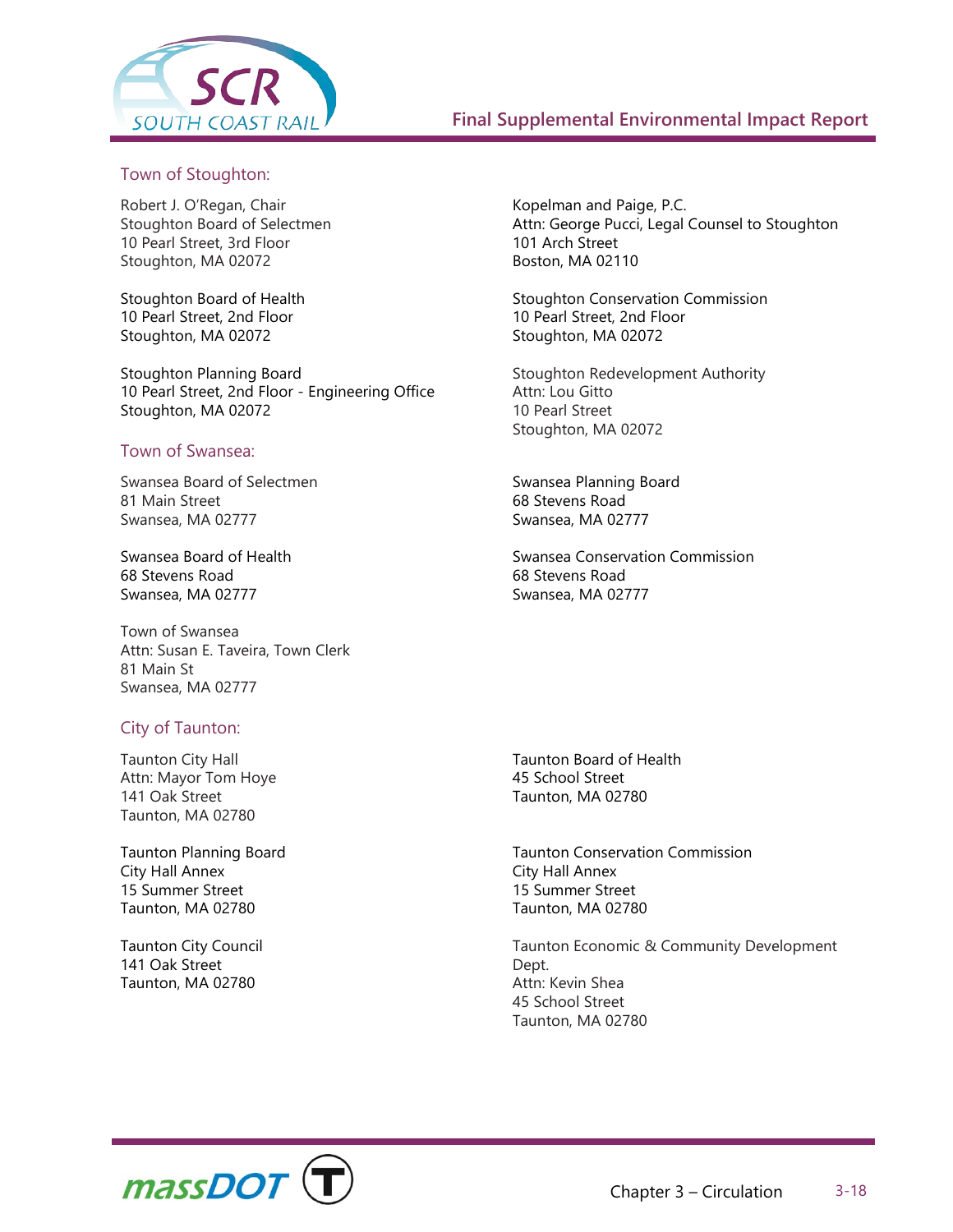

#### Town of Wareham:

Wareham Board of Selectmen Attn: Alan Slavin 54 Marion Road Wareham, MA 02571\

#### Town of West Bridgewater:

West Bridgewater Board of Selectmen Attn: Eldon F. Moreira, Chair 65 North Main Street West Bridgewater, MA 02379

#### Town of Westport:

Westport Board of Selectmen Attn: R. Michael Sullivan, Chair 816 Main Road Westport, MA 02790

Westport Board of Health 856 Main Road Westport, MA 02790

Westport Conservation Commission 816 Main Road Westport, MA 02790

## **3.7 Regional Agencies**

Cape Cod Commission 3225 Main Street Barnstable, MA 02630

Old Colony Planning Council Attn: Pasquale Ciaramella, Executive Director & RAO 70 School Street Brockton, MA 02401-4097

Metropolitan Area Planning Council Attn: Marc Draisen, Executive Director 60 Temple Place Boston, MA 02111

Westport Community Schools Attn: Ann Marie Dargon, Superintendent 17 Main Road Westport, MA 02790

Westport Planning Board 856 Main Road Westport, MA 02790

Greater Attleboro-Taunton Regional Transit Authority Administrative Offices Attn: Francis Gay, Administrator 10 Oak Street, Second Floor Taunton, MA 02780

Old Colony Planning Council Attn: Robert Overholtzer, Council Delegate (Hanson) 70 School Street Brockton, MA 02401-4097

Southeastern Regional Planning and Economic Development District Attn: Sandy Conaty, Deputy Director 88 Broadway Taunton, MA 02780

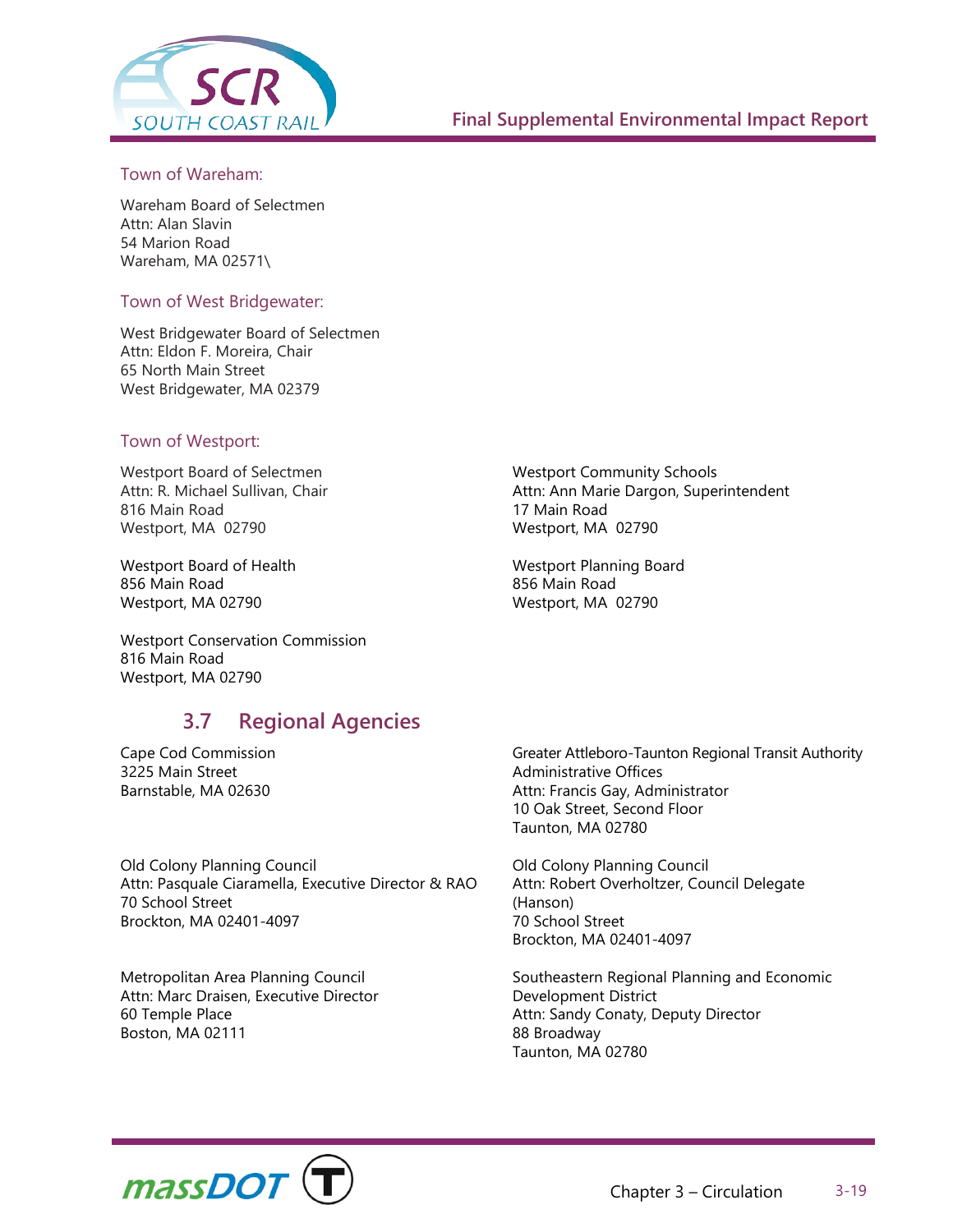

Attn: Deborah Melino-Wender, Chair

Development District

88 Broadway Taunton, MA 02780

Southeastern Regional Planning and Economic

Southeastern Regional Planning and Economic Development District Attn: Jeffrey Walker, Executive Director 88 Broadway Taunton, MA 02780

Southeastern Regional Transit Authority Attn: Erik Rousseau 700 Pleasant Street, Suite 320 New Bedford, MA 02740

## **3.8 Tribes**

Mashpee Wampanoag Tribe – Tribal Historic Preservation Officer (THPO) Attn: Ramona Peters 483 Great Neck Road South Mashpee, MA 02649

Narragansett Indian Tribe Tribal – Tribal Historic Preservation Officer Historic Preservation Department Attn: John Brown P.O. Box 700 Charlestown, RI 02813

Wampanoag Tribe of Gay Head (Aquinnah) – Tribal Historic Preservation Officer (THPO) Cultural Resource Protection Department Attn: Bettina Washington 20 Black Brook Road Aquinnah, MA 0253

## **3.9 Non-Governmental Organizations**

Brockton Area Transit Authority 155 Court Street Brockton, MA 02302

Bristol County Chamber of Commerce Attn: Robert Mellion, Esq., President and CEO 200 Pocasset Street Fall River, MA 02721

Conservation Law Foundation (MA) Attn: Rafael Mares, Vice President and Director, Healthy Communities & Environmental Justice 62 Summer Street Boston, MA 02110

Commuter Rail Task Force Attn: Susan Teal, Chair 567 New Bedford Rd. Rochester, MA 02770

Bristol Community College Attn: Jennifer Menard 777 Elsbree Street Fall River, MA 02720

Buzzards Bay Coalition Attn: Mark Rasmussen, President 114 Front Street New Bedford, MA 02740

Citizens Concerned About Tracks Attn: Heather Graf, Coordinator 229 N. Worcester Street Norton, MA 02766

Downtown Taunton Foundation 8 Trescott Street Taunton, MA 02780

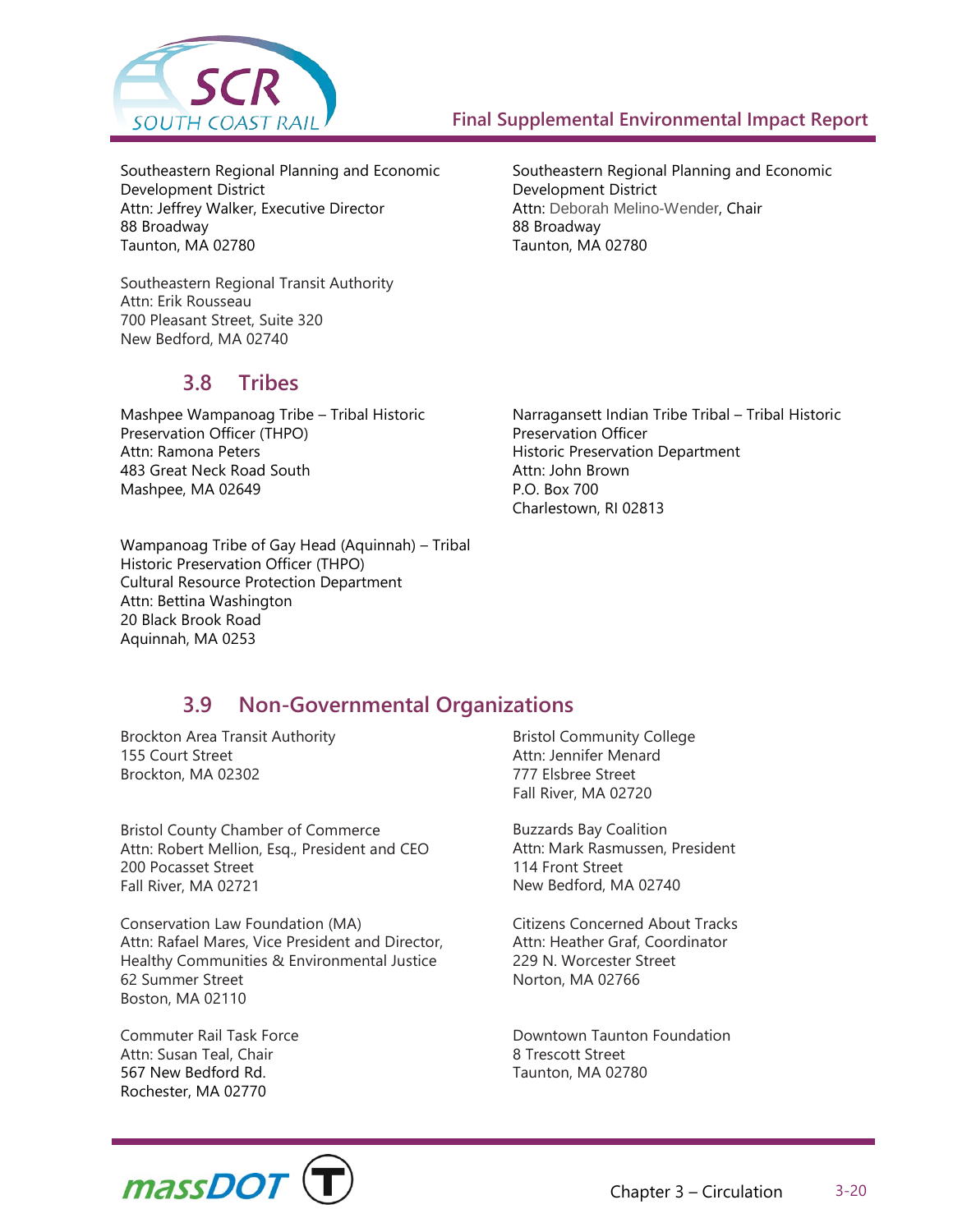

Easton Historical Society 80 Mechanic Street North Easton, MA 02356

Finger Lakes Railway Corporation Attn. Michael Smith P.O. Box 1099 Geneva, NY 14456

The Greenwich Bay Watershed Group 170 Budlong Farm Road Warwick, RI 02886

Ipswich River Watershed Association Attn: Wayne Castonguay, Executive Director P.O. Box 576 Ipswich, MA 01938

Livable Streets Advocacy Committee Attn. Patrick Starling 70 Pacific Street Cambridge, MA 02139

Massachusetts Association of Conservation Commissions Attn: Michele Girard, Associate Director & Education Coordinator 10 Juniper Road Belmont, MA 02478

Massachusetts Maritime Academy 101 Academy Drive Buzzards Bay, MA 02532

Metro South Chamber of Commerce Attn: Christopher Cooney, President & CEO 60 School Street Brockton, MA 02301

Natural Resources Trust of Mansfield Attn: Leonard Flynn 255 Fruit Street Mansfield, MA 02048

Fairmount Indigo CDC Collaborative Attn: Joan Tighe c/o DBEDC 594 Columbia Road, Suite #302 Dorchester, MA 02125

Greater Fall River Land Conservancy PO Box 9155 Fall River, MA 02720

Green Futures: Citizen Action for a Better Community P.O Box 144 Fall River, MA 02724

Jobs for Fall River, Inc. Attn. Paul Medeiros, Board Member 139 South Main Street Fall River, MA 02721

Massachusetts Audubon Society Attn: Gary Clayton, President 208 South Great Road Lincoln, MA 01773

Massachusetts Association of Conservation Commissions Attn: Eugene Benson, Executive Director 10 Juniper Road Belmont, MA 02478

Massachusetts Rivers Alliance Attn: Julia Blatt, Executive Director 14 Beacon Street, Suite 607 Boston, MA 02108

Mystic River Watershed Association Attn: Patrick Herron, Executive Director 20 Academy Street, Suite 306 Arlington, MA 02476

The Natural Resources Trust of Mansfield Attn: Lou Andrews, President 255 Fruit Street Mansfield, MA 02048

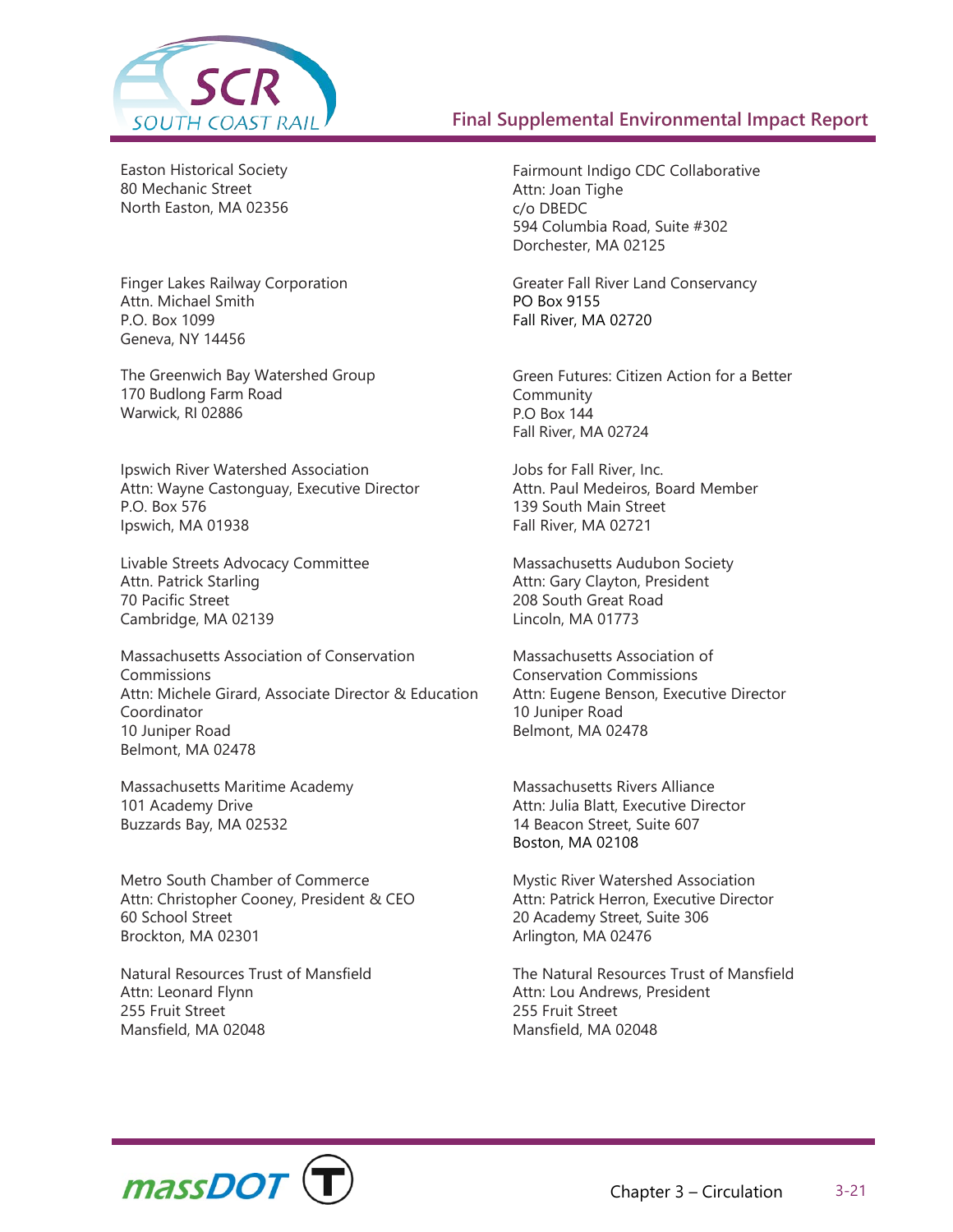

The Nature Conservancy, Massachusetts Chapter Attn: Allison Bowden, Freshwater Program Director 99 Bedford Street, 5<sup>th</sup> Floor Boston, MA 02111

Neponset River Watershed Association Attn: Ian Cooke, Executive Director 2173 Washington Street Canton, MA 02021

New Bedford Harbor Development Commission Attn: Edward C. Anthes-Washburn, Executive Director 52 Fisherman's Wharf New Bedford, MA 02740

New England Regional Council of Carpenters 750 Dorchester Avenue, Unit 1 Boston, MA 02125

Rail to Boston Coalition c/o Southeastern MA Association of REALTORS Attn: Paul Chasse 651 Orchard Street, Ste. 101 New Bedford, MA 02744

SouthCoast Chamber of Commerce Attn: Rick Kidder, President & CEO 794 Purchase Street New Bedford, MA 02740

SouthCoast Development Partnership University of Massachusetts, Dartmouth 151 Martine Street Fall River, MA 02723

Southeastern MA Convention & Visitors Bureau c/o New Bedford Area Chamber of Commerce Attn: Rick Kidder 794 Purchase Street New Bedford, MA 02742

South Shore Chamber of Commerce 1050 Hingham Street Rockland, MA 02370

The Nature Conservancy, Massachusetts Chapter Attn: Wayne Klockner, State Director 99 Bedford Street, 5<sup>th</sup> Floor Boston, MA 02111

Neponset Valley Chamber of Commerce Attn: Thomas J. O' Rourke 520 Providence Highway, Suite 4 Norwood, MA 02062

New England Public Employees for Environmental Responsibility Attn: Kyla Bennett, Director P.O. Box 574 North Easton, MA 02356

Parker River Clean Water Association P.O. Box 798 Byfield, MA 01922

Sierra Club Massachusetts Chapter Attn: Emily Norton, Chapter Director 10 Milk Street, #417 Boston, MA 02108

South Coast CEO Roundtable c/o New Bedford Area Chamber of Commerce 794 Purchase Street New Bedford, MA 02740

South Eastern Economic Development Corporation Attn: Maria Gooch-Smith 80 Dean Street Taunton, MA 02780

Southeastern Massachusetts (SER)-Jobs for Progress, Inc. Attn. Maria Ferreira-Bedard 164 Bedford Street Fall River, MA 02720

Taunton Area Chamber of Commerce Attn: Kerrie Babin, President & CEO 6 Pleasant Street, Suite A Taunton, MA 02780

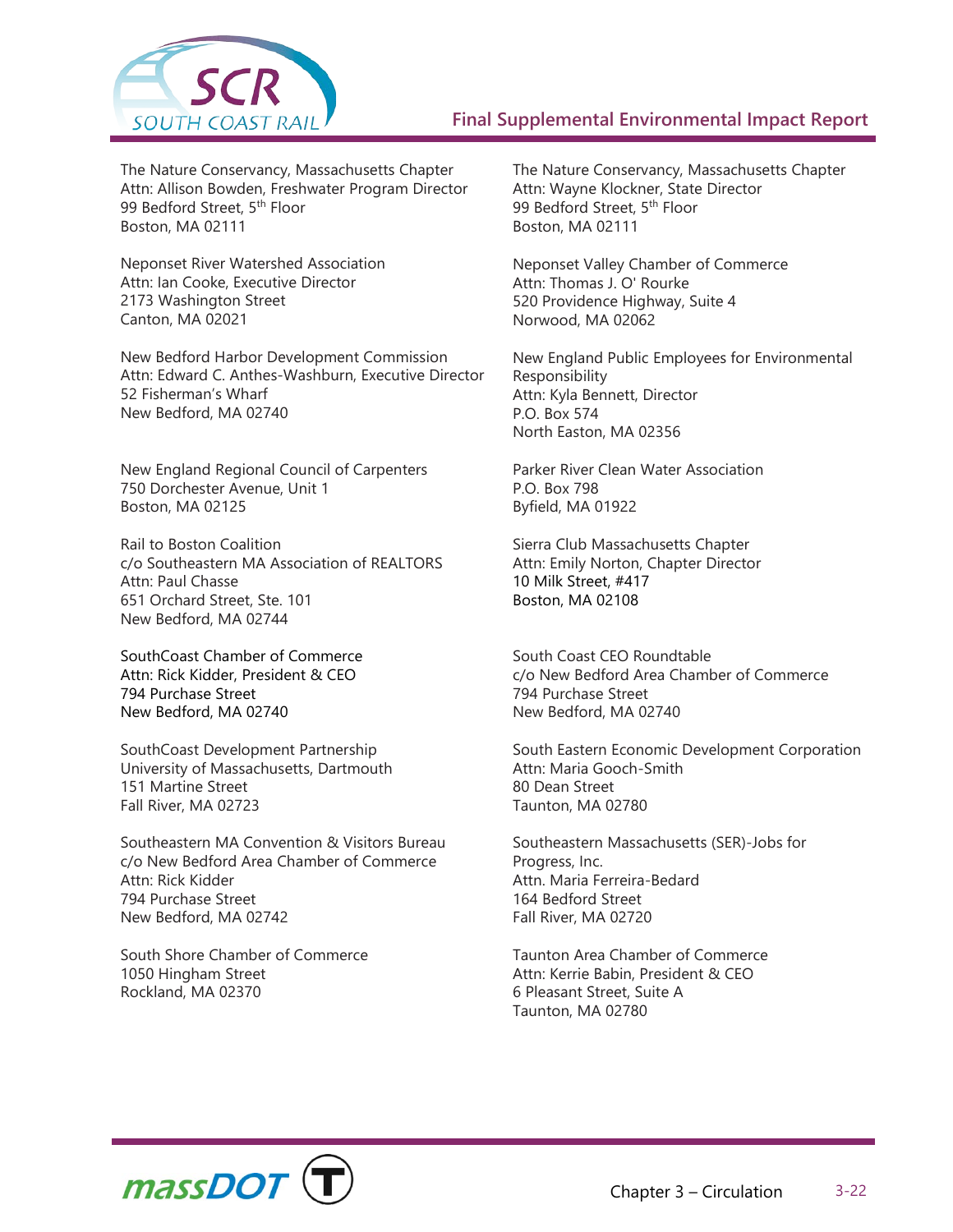

Taunton Business Improvement District 8 Trescott Street Taunton, MA 02780

Taunton River Watershed Alliance P.O. Box 1116 Taunton, MA 02780

UMass Dartmouth, Office of the Chancellor Foster Administration Building, Room 330 285 Old Westport Road North Dartmouth, MA 02747

Taunton Industrial Development Commission Attn: Richard Shafer, Economic Development Director 12 Taunton Green, Suite 201 Taunton, MA 02780

The United Regional Chamber of Commerce 310 South Street Plainville, MA 02762

**WalkBoston** Attn: Wendy Landman, Executive Director Old City Hall 45 School Street Boston, MA 02108

## **3.10 Other Groups and Individuals**

Melinda L. Ailes Rahim Aghai Howe Allen Paul Alexio Karen Bailey Almeida Stacy Antonio Sara Arbour Debrah Atteberry Jeanne Azarovitz BayCoast Bank Paul and Pearl Bacdayan Anna Mae Baker Tracy Silva Barbosa Carolyn M. Basler Arthur Battistini Claudia Bender Andrea Belanger Scott M. Bernard Nora Bicki Ron Blau Lisa Boragine Bourne Republican Town Committee Debby Boiros

Bill Boles Malcolm Boyd Crystal Bradwin Becca Britt David Brodeur Abraham Brody Douglas Brown Elizabeth Brown Karen Brown Kristi Butler David A. Cabral Joseph Callahan Linda Callahan William M. Callahan Caryn Campbell William Cantor Judith Caporiccio Robert M. Caron Mary-Carol Cate Steve Castellina David Cavanaugh G. Chace Robert S. Chase

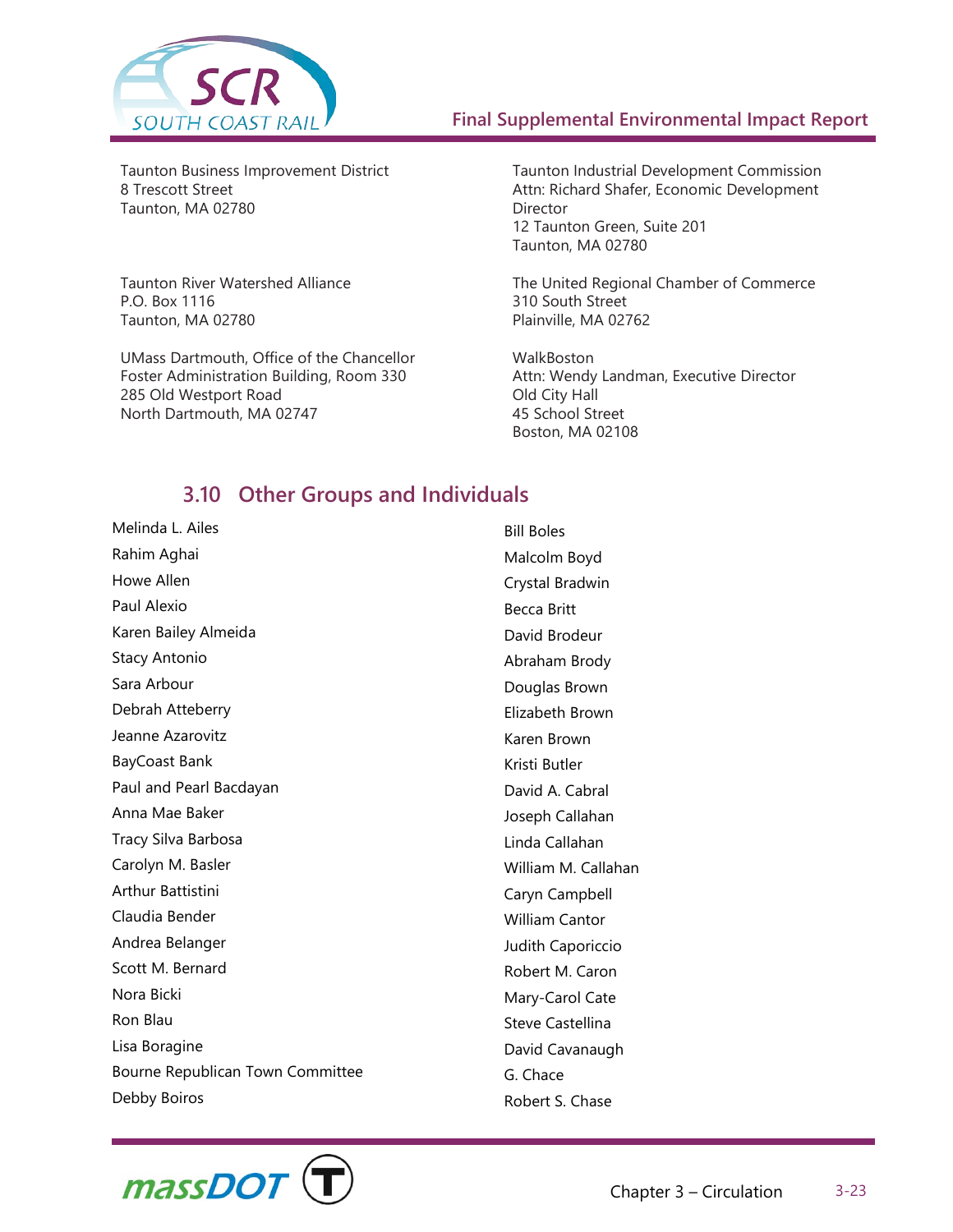

Paul Chasse Paul Chenard Ruth Chicca Kelly Churbuck Donald L. Cleary Samuel Clemens Gail Coelho Timothy Cole Richard Conron Jackie Connolly Richard Connor P. Cook Janet Cooke Jen Cote Marc Craig James Currin Christopher D'Anna David Nancy Davies Sabrina Davis Rene Davey Rosa De Oliveira Celia and Rob DelGaudio Dawn Devlin Steve Doire John T. Doherty Daniel Doucette Laura L. Douglas, Ph.D. Dave Dubak Dottie and Dana Dudley John Dufresne James Dufresne Celeste Dufresne Jan Elliot Kreg R. Espinola Megan Faber

Andrew Farer Roseanne Felago Bruce E. Fernandes Stacey Fernandes Marcus D. Ferro, Esq. Jessamyn Finneran Alan C. Freitas Peter Fuller Jeanne Fuller-Jones Patrick Gannon Rita Anne Garrick Dawn Gaudreau William and Cheryl Gay Louis Gitto Ellen Gitlin Wally Glendye Joseph J. Gomes Matthew Gorham Wendy M. Graca Margarita Graham Kathleen Guarino Ann Marie Guinen Barbara J. Hall Chuck Hanegan Sherry Costa Hanlon Stephanie Harding Ralph Hawkins Susan P. Haley Mark Hess Paul Helgesen Freeman Hill Gillian and David Holroyd James Hornsby Donna Horvath Christopher Howard Helena DaSilva Hughes

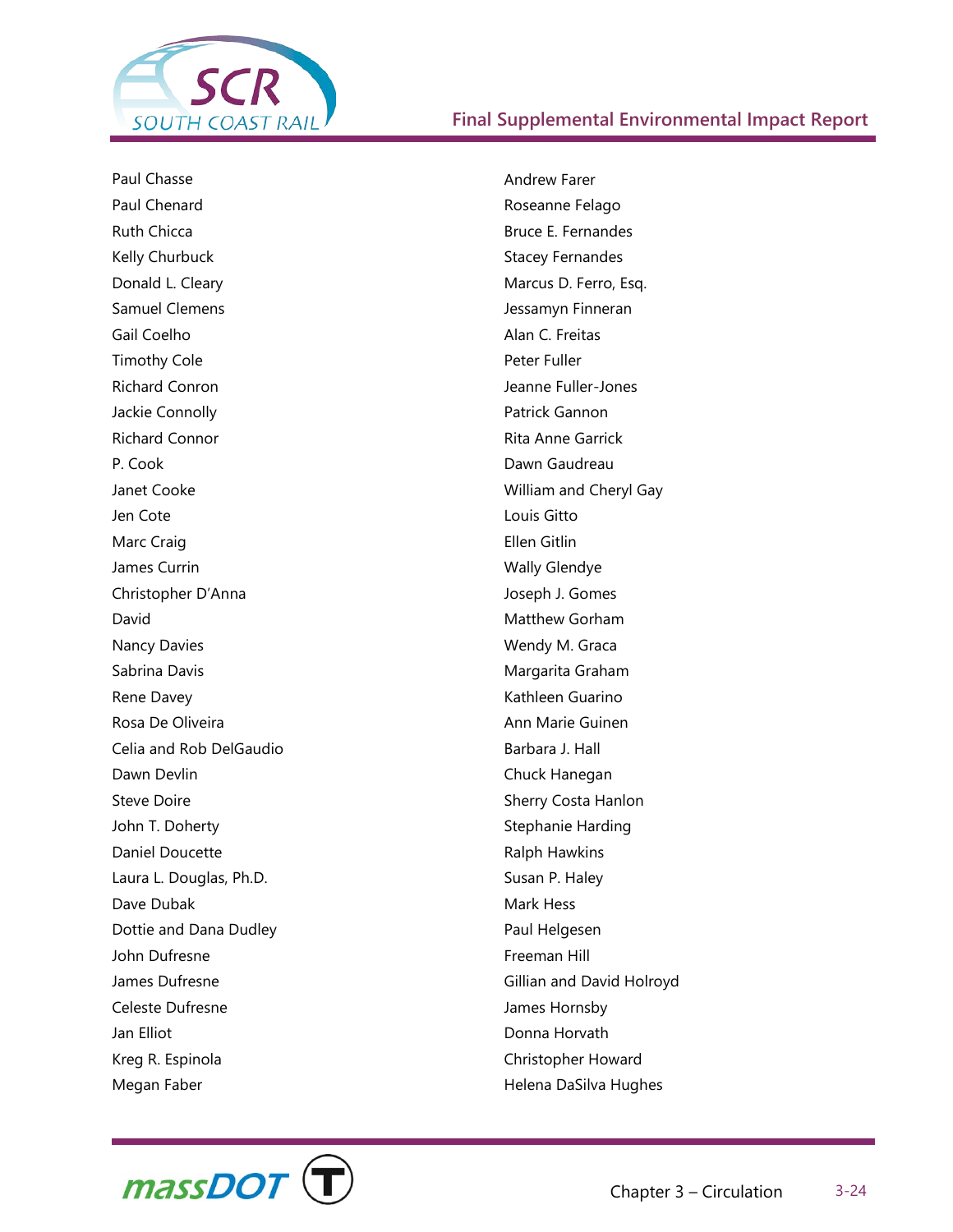

Independence Associates, Inc. Elizabeth Isherwood Andrew Januse Andrew Jennings Pamela Jernberg Alan Johnson Marlene Jones Ushminder Kaur Will Keene Robert J. Kelly Nolan Kitts Stephen P. Kobialka Todd Kohn Lisa Kopecky Kerri Kuehne Donna Kulpa Carolyn Lattin Robert J. La Tremouille Dom Lee Carol Leonard Cate LePage Paul Letendre Stephen T. Lewin Heather and Doug Lewis Sydney Lewis Bob Lima Joyce D. Lopes Lisa DaCosta Lopez Chuck Lord Massachusetts Association of Centers for Independent Living James MacDonald Kate Lanagan MacGregor Karla Mantini Michael Margulis Scott Martin Dean Martin, Karen Martin and Shawn Martin Eileen Marum Brian McCarthy Virginia McKenna Stephen McKinnon Holly McNamara Kerrie McNamara Heidi McNeil Lloyd Mendes Benita Rose Montiero Maria Moniz Linda Moniz Perry Brenda Moriera Alan Moore Mary Agnes Murphy Greg Murphy Katie Murray Paul Newman Remy Nikka Norman J. Orall Randi Pacheco Jeanne Azar Padilla Larry Pare Partners Insurance Group Judy Perry Stella Xifaras-Piva Plimoth Investment Advisors Richard S. Prone Becky Pulley Dawn Quirk Lisa K. Ray John Read Bill Reidy William H. Reidy Sallie K. Riggs Deven Q. Robitaille Teresa Robinson